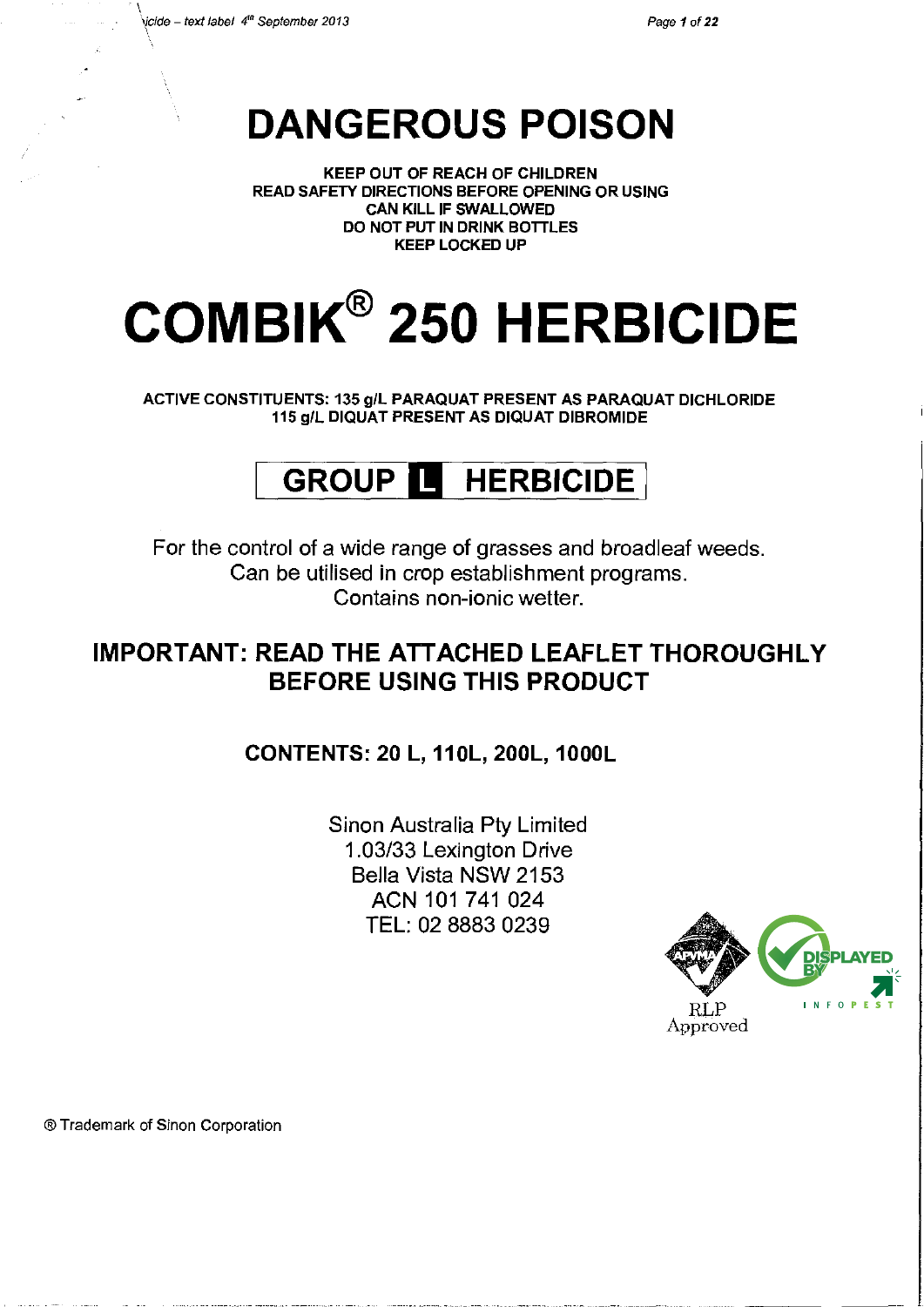#### **FOR USE ONLY AS AN AGRICULTURAL HERBICIDE. DO NOT USE THIS PRODUCT IN THE HOME GARDEN.**

#### **STORAGE AND DISPOSAL**

Store in the closed, original container in a dry, cool, well ventilated locked room or place away from children, animals, food, feedstuffs, seed and fertilisers. DO NOT store for prolonged periods in direct sunlight. This container can be recycled if it is clean, dry, free of visible residues and has the drumMUSTER logo visible. Triple rinse container for disposal. Dispose of rinsate by adding it to the spray tank. DO NOT dispose of undiluted chemical on site. Wash outside of the container and the cap. Store cleaned container in a sheltered place with cap removed. It will then be acceptable for recycling at any drumMUSTER collection point or similar container management program site. The cap should not be replaced but may be taken separately.

If not recycling, break, crush, or puncture and deliver empty packaging to an approved waste management facility. If an approved waste management facility is not available, bury the empty packaging 500mm below the surface in a disposal pit specifically marked and set up for this purpose clear of waterways, desirable vegetation and tree roots, in compliance with relevant Local, State or Territory government regulations. Do not burn empty containers and product.

#### **STORAGE AND DISPOSAL (1000 L only)**

Store in the closed, original container in a dry, cool, well ventilated locked room or place away from children, animals, food, feedstuffs, seed and fertilisers. DO NOT store for prolonged periods in direct sunlight. Empty contents fully into application equipment. Close all valves and return to point of supply for refill or storage.

#### **SAFETY DIRECTIONS**

Very dangerous, particularly the concentrate. Product is poisonous if absorbed by skin contact, inhaled or swallowed. Will irritate the eyes, nose, throat and skin. Attacks eyes. Protect eyes while using. Avoid contact with eyes, skin and clothing. DO NOT inhale spray mist. When opening the container, preparing product for use and using the prepared spray, wear cotton overalls buttoned to the neck and wrist, elbow length PVC gloves, a washable hat, face shield or goggles and a half facepiece respirator or disposable respirator.

If clothing becomes contaminated with product, or wet with spray, remove contaminated clothing immediately. If product on skin, immediately wash area with soap and water. If product in eyes wash it out immediately with water. Avoid contact with spray mist. Do not inhale spray mist. After use and before eating, drinking or smoking, wash hands, arms and face thoroughly with soap and water. After each day's use, wash gloves, respirator and if rubber, wash with detergent and warm water, face shield or goggles and contaminated clothing.

#### **SPRAY APPLICATION**

DO NOT work in spray mist. DO NOT continue to use if skin irritation or nosebleed occurs. This may be caused by exposure to spray mist as the result of incorrect use of equipment or adverse climatic conditions. Stop and review handling and spraying techniques before further spraying. If symptoms persist, seek medical advice.

When there is a risk of exposure to spray mist wear waterproof footwear and waterproof protective clothing, impervious gauntlet length gloves (rubber or PVC), goggles and a face mask and respirator covering nose and mouth and capable of filtering spray droplets. A high efficiency type particulate respirator is recommended, but in any event use a respirator, which complies with the requirement of AS1716 (Standards Association of Australia). Further advice on safety equipment should be obtained from a safety equipment manufacturer. Avoid contacting vegetation wet with spray, but if necessary to do so, wear waterproof footwear and waterproof protective clothing and gloves.

#### **FIRST AID**

If poisoning occurs, get to a doctor or hospital quickly. If in eyes, hold eyes open, flood with water for at least 15 minutes and see a doctor.

#### **MATERIAL SAFETY DATA SHEET**

Additional information is listed in the MSDS, which is available from the supplier.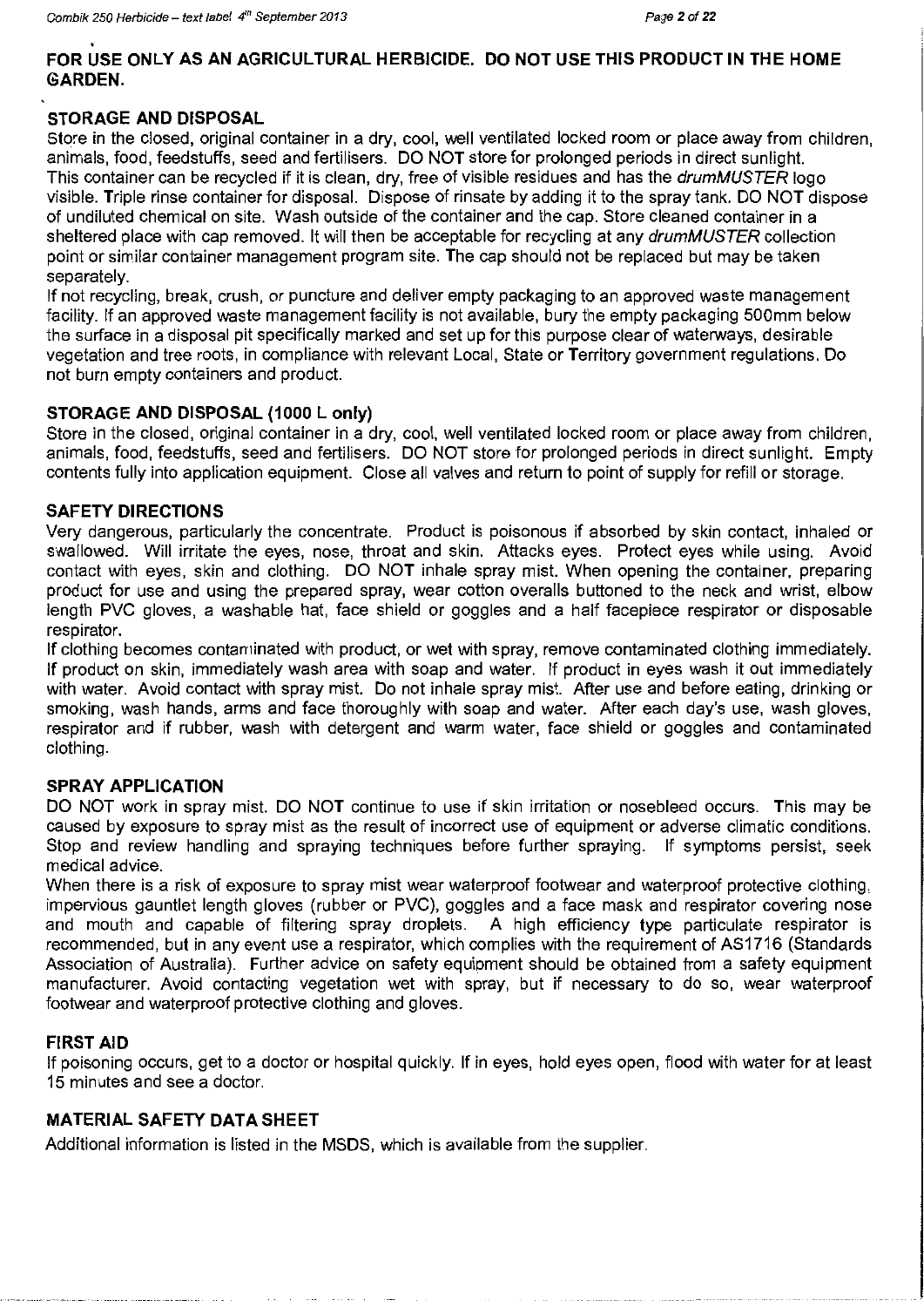# **NOT.ICE TO BUYER**

Seller warrants that the product conforms to its chemical description and is reasonably fit for the purpose 'stated on the label when used in accordance with directions under normal conditions of use. No warranty of merchantability for a particular purpose, express or implied, extends to the use of the product contrary to label instructions, or under abnormal conditions.

Batch No: Date of Manufacturer: APVMA Approval Number: 60287/59401

| <b>UN NO. 3016</b>       | BIPYRIDILIUM PESTICIDES LIQUID, TOXIC, N.O.S.<br>(contains Paraquat and Diquat) |
|--------------------------|---------------------------------------------------------------------------------|
| In a Transport Emergency | <b>SPECIALIST ADVICE</b>                                                        |
| Dial                     | IN EMERGENCY ONLY                                                               |
| 000                      | 1800 033 111                                                                    |
| Police or Fire Brigade   | ALL HOURS AUSTRALIA WIDE                                                        |
| PG III                   | <b>HAZCHEM 2 X</b>                                                              |



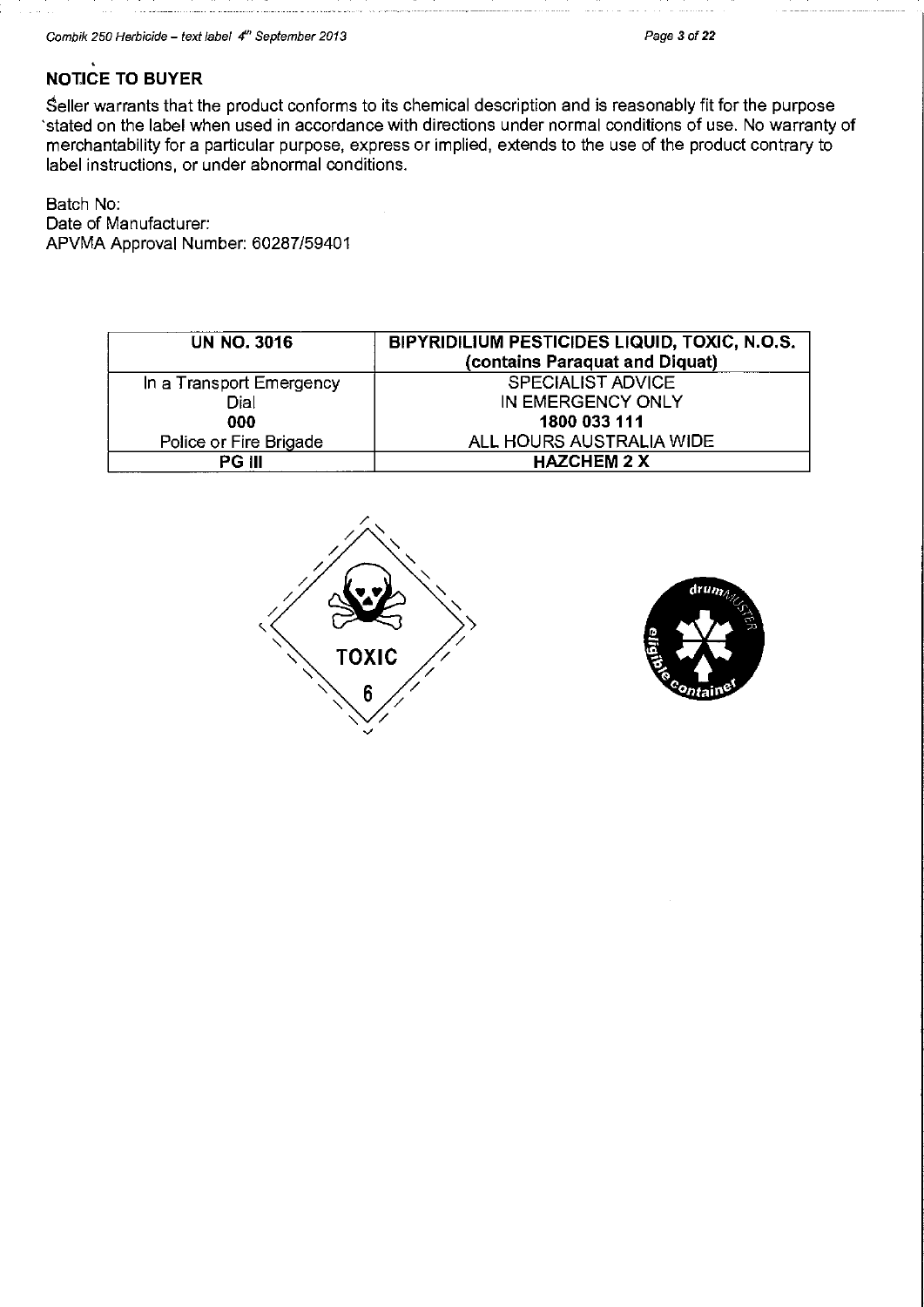# **DANGEROUS POISON**

KEEP OUT OF REACH OF CHILDREN READ SAFETY DIRECTIONS BEFORE OPENING OR USING CAN KILL IF SWALLOWED DO NOT PUT IN DRINK BOTTLES KEEP LOCKED UP

# **COMBIK 250 HERBICIDE**

ACTIVE CONSTITUENTS: 135 gil PARAQUAT PRESENT AS PARAQUAT DICHLORIDE 115 gil DIQUAT PRESENT AS DIQUAT DIBROMIDE

# **GROUP Ill HERBICIDE** <sup>I</sup>

For the control of a wide range of grasses and broadleaf weeds. Can be utilised in crop establishment programs. Contains non-ionic wetter.

APVMA APPROVAL NO: 60287/59401

# **IMPORTANT: READ THIS LEAFLET THOROUGHLY BEFORE USING THIS PRODUCT**

Sinon Australia Pty Limited 1.03/33 Lexington Drive Bella Vista NSW 2153 ACN 101 741 024 TEL: 02 8883 0239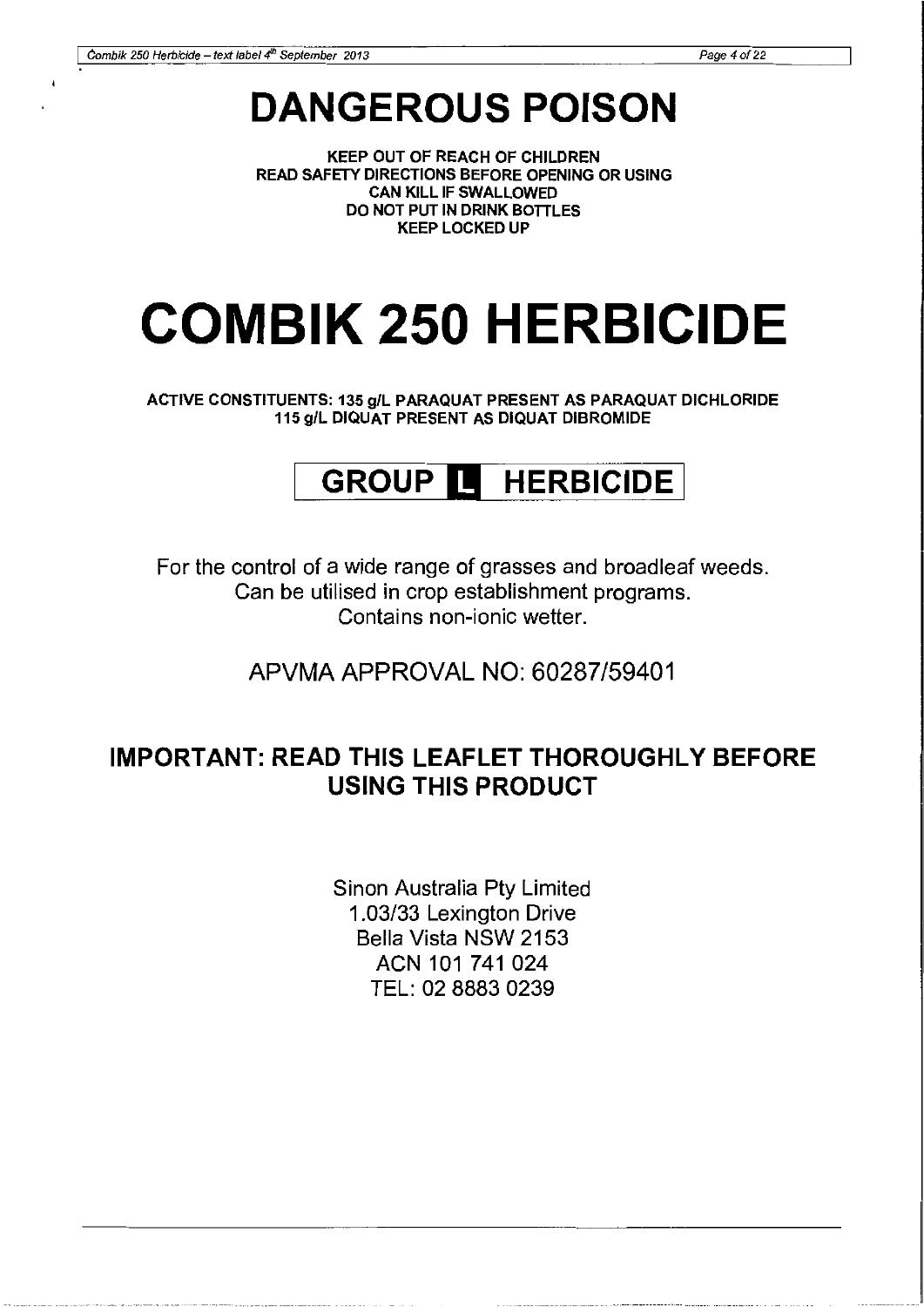#### Combik 250 Herbicide - text label 4<sup>th</sup> September 2013 Page 5 of 22

# DIRECTIONS FOR USE

Restraints: DO NOT spray plants, which are waterlogged, under stress of any kind or covered with soil or dust.

DO NOT spray plants covered with heavy dew, but rain following spraying will not affect results.

DO NOT sow or cultivate for 1 hour after spraying.

For ground application only- DO NOT use through aircraft, misting machines, hand held ultra low volume controlled droplet applicators (CDA units) or back-mounted equipment.

#### SOUTHERN AUSTRALIA - FULL DISTURBANCE

| Crop/Situation               | <b>Weeds controlled</b>                        |                                            | <b>Growth Stage</b>                 | Rate L/ha                    | <b>State</b> | <b>Critical Comments</b>                                                                                                                                              |
|------------------------------|------------------------------------------------|--------------------------------------------|-------------------------------------|------------------------------|--------------|-----------------------------------------------------------------------------------------------------------------------------------------------------------------------|
|                              |                                                |                                            |                                     |                              |              |                                                                                                                                                                       |
| Southern Australia           | <b>Common Name</b>                             | <b>Botanical Name</b>                      | 2 to 3 leaf                         | $0.6$ to $0.8$               | Sthn         | Refer to Crop Establishment Procedure (1)                                                                                                                             |
|                              | Seedling grasses<br>Annual Ryegrass            | Lolium rigidum                             |                                     |                              | NSW.         | In WA apply after the autumn break within 4 weeks of weed germination. In the                                                                                         |
| <b>Direct Drilling</b>       | <b>Barley grass</b>                            | Hordeum spp.                               | 4 leaf to early tiller              | $0.8 \text{ to } 1.6$        | Vic.         | other States apply to young or well-grazed weeds. In a typical mixed weed situation                                                                                   |
| With full combine            | Brome grass                                    | Bromus spp.                                | mid to fully tillered               | 1.6 to $2.4$                 | Tas,         | use the rate recommended for the growth stage of the hardest to-kill weed species.                                                                                    |
| Or                           | Volunteer cereals, Wild oats                   | Avena spp.                                 |                                     |                              | SA,          | Rates shown are for optimum conditions, for sowing equipment with wide points and                                                                                     |
| With cultivation             |                                                |                                            |                                     |                              | <b>WA</b>    | overall soil disturbance. Under less favourable conditions or where spraying is                                                                                       |
| before spraying              | Vulpia (silver grass, sand                     | Vulpia spp.                                | 2 to 3 leaf                         | 0.6 to 0.8 $*$               | only         | delayed until winter or where narrow points are fitted or in higher rainfall areas, use                                                                               |
| Оr<br>With cultivation after | fescue)                                        |                                            | 4 leaf to early tiller              | $0.8$ to 1.6 $*$             |              | higher rates in the range 1.2 to 2.4 L/ha. For dense mature swards over 2 months<br>old or spring crops use rates up to 2.4 L/ha.                                     |
| spraying as an aid           |                                                |                                            | mid to fully tillered               | 1.6 to 2.4 $*$               |              |                                                                                                                                                                       |
| in the establishment         | Seedling Brassica weeds<br><b>Ball mustard</b> |                                            | 1 to 5 cm diam                      | $0.8$ to 1.2                 |              | * For control of Vulpia (silver grass) add a wetter such as BS 1000 Wetter at 100                                                                                     |
| of crops including:          | Charlock                                       | Neslia paniculata<br>Sinapsis arvensis     | 5 to 10 cm diam<br>10 to 20 cm diam | $1.2$ to $1.6$<br>1.6 to 2.4 |              | mL/100L.                                                                                                                                                              |
|                              | Indian hedge mustard                           | Sisymbrium orientale                       |                                     |                              |              |                                                                                                                                                                       |
| Winter                       | Long fruited wild turnip                       | Brassica tournefortii                      |                                     |                              |              | Also refer to Crop Establishment Procedure (3) – cultivation after spraying                                                                                           |
| Canola<br>Chickpeas          | Muskweed                                       | Myagrum perfoliatum                        |                                     |                              |              | Cultivation can commence 30 minutes after spraying but should be completed within<br>7 days unless a suitable residual herbicide is added or weeds are sprayed again. |
| Cereals (Wheat,              | Shepherds purse                                | Capsella bursa-pastoris                    |                                     |                              |              | When heavy weed growth is present at spraying a better seedbed will result if                                                                                         |
| Barley, Oats, Rye,           | Short fruited wild turnip                      | Rapistrum rugosum                          |                                     |                              |              | cultivation is delayed 3 to 5 days to obtain maximum root release.                                                                                                    |
| Triticale)                   | Ward's weed<br>Wild radish                     | Carrichtera annua<br>Raphanus raphanistrum |                                     |                              |              |                                                                                                                                                                       |
| Field beans                  | Other seedling broadleaved                     |                                            |                                     | $0.8 \text{ to } 1.2$        |              | Also refer to Crop Establishment Procedure (4) - cultivation before spraying                                                                                          |
| Field peas                   | weeds                                          |                                            | 1 to 4 leaf                         |                              |              | Spraying may be carried out before or after sowing or transplanting but 3 days                                                                                        |
| Lentils<br>Linseed (Linola)  | Bedstraw                                       | Gallium tricomutum                         | or                                  |                              |              | before the crop emerges.                                                                                                                                              |
| Lupins                       | <b>Bifora</b>                                  | Bifora testiculata                         | 1 to 4 cm diam                      |                              |              | Tank Mix:                                                                                                                                                             |
| Vetch                        | Capeweed                                       | Arctotheca calendula                       | 4 to 8 leaf                         | 1.2 to $1.6$                 |              | See Compatibility Section. Refer to partner product labels for suitability of use prior                                                                               |
|                              | Horehound<br>Ivy-leaf speedwell                | Marrubium vulgare<br>Veronica hederifolia  | OГ<br>4 to 8 cm diam                |                              |              | to sowing particular crops and relevant plant-back periods.                                                                                                           |
| Spring/Summer                | Lincoln weed                                   | Diplotaxis tenuifolia                      |                                     |                              |              |                                                                                                                                                                       |
| Fodder Rape                  | Medic                                          | Medicago spp.                              |                                     |                              |              |                                                                                                                                                                       |
| Pigeon peas<br>Safflower     | Spiny emex (doublegee, three                   | Emex australis                             |                                     |                              |              |                                                                                                                                                                       |
| Sorghum                      | cornered jack)                                 |                                            |                                     |                              |              |                                                                                                                                                                       |
| Soybeans                     | Stinging nettle                                | Urtica urens                               |                                     |                              |              |                                                                                                                                                                       |
| Sunflower                    | Storksbill (wild geranium,<br>crowfoot)        | Erodium spp.                               |                                     |                              |              |                                                                                                                                                                       |
|                              | Sub clover                                     | Trifolium subterraneum                     |                                     |                              |              |                                                                                                                                                                       |
| Pasture                      | Vetch (tares)                                  | Vicia spp. .                               |                                     |                              |              |                                                                                                                                                                       |
| Clover grass<br>Lucerne      |                                                |                                            |                                     |                              |              |                                                                                                                                                                       |
| Medic                        |                                                |                                            |                                     |                              |              |                                                                                                                                                                       |
|                              |                                                |                                            |                                     |                              |              |                                                                                                                                                                       |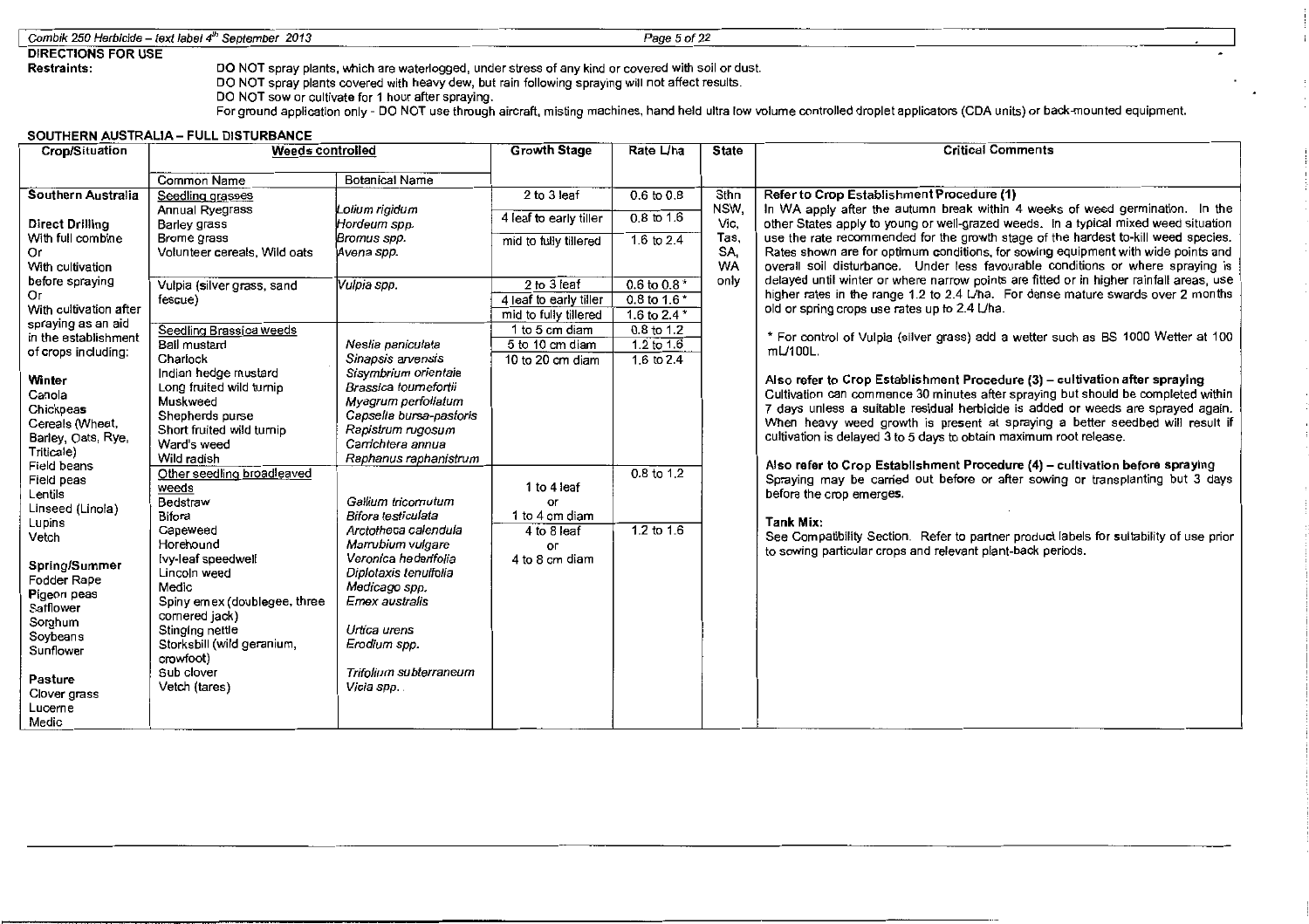| Southern Australia     | Deadnettle       | Lamium amplexicaule   | 1 to 10 leaf    | 0.8 to 1.2            | Sthn      | <b>Critical Comments continued as above</b> |
|------------------------|------------------|-----------------------|-----------------|-----------------------|-----------|---------------------------------------------|
|                        | Fumitory         | Fumaria spp.          |                 |                       | NSW.      |                                             |
| <b>Direct Drilling</b> | Melilotus        | Melilotus spp.        | or              |                       | Vic,      |                                             |
| With full combine      | Pimpernel        | Anagallis spp.        |                 |                       | Tas,      |                                             |
| Or                     | Poppy            | Papaver spp.          | 1 to 10 cm diam |                       | SA,       |                                             |
| With cultivation       | Saffron thistle  | Carthamus lanatus     |                 |                       | <b>WA</b> |                                             |
| before spraying        | Sheepweed        | Buglossoides arvensis |                 |                       | only      |                                             |
| Or.                    |                  |                       |                 |                       |           |                                             |
| With cultivation after | Paterson's curse | Echium plantagineum   | 1 to 5 leaf     | $1.2 \text{ to } 1.6$ |           |                                             |
| spraying as an aid     |                  |                       |                 |                       |           |                                             |
| in the establishment   |                  |                       |                 |                       |           |                                             |
| of crops               |                  |                       |                 |                       |           |                                             |
| (Continued)            |                  |                       |                 |                       |           |                                             |
|                        |                  |                       |                 |                       |           |                                             |
|                        |                  |                       |                 |                       |           |                                             |
|                        |                  |                       |                 |                       |           |                                             |
|                        |                  |                       |                 |                       |           |                                             |
|                        |                  |                       |                 |                       |           |                                             |
|                        |                  |                       |                 |                       |           |                                             |
|                        |                  |                       |                 |                       |           |                                             |
|                        |                  |                       |                 |                       |           |                                             |
|                        |                  |                       |                 |                       |           |                                             |
|                        | Wireweed         | Polygonum aviculare   | 1 to 4 leaf     | 0.8 to 1.2            |           |                                             |
|                        |                  |                       |                 |                       |           |                                             |
|                        |                  |                       |                 |                       |           |                                             |
|                        |                  |                       |                 |                       |           |                                             |
|                        | Marshmallow      | Malva parviflora      | 1 to 12 leaf    | $0.8$ to 1.2 +        |           |                                             |
|                        |                  |                       |                 | Spark 75mL            |           |                                             |
|                        | Volunteer beans  |                       | 1 to 6 leaf     | $0.8$ to 1.2 +        |           |                                             |
|                        | Peas             |                       |                 | Esteem                |           |                                             |
|                        | Lupins           |                       |                 | (600g/kg              |           |                                             |
|                        |                  |                       |                 | metsulfuron)          |           |                                             |
|                        |                  |                       |                 | 5g or 0.8 to          |           |                                             |
|                        |                  |                       |                 | $1.2 +$               |           |                                             |
|                        |                  |                       |                 | dicamba               |           |                                             |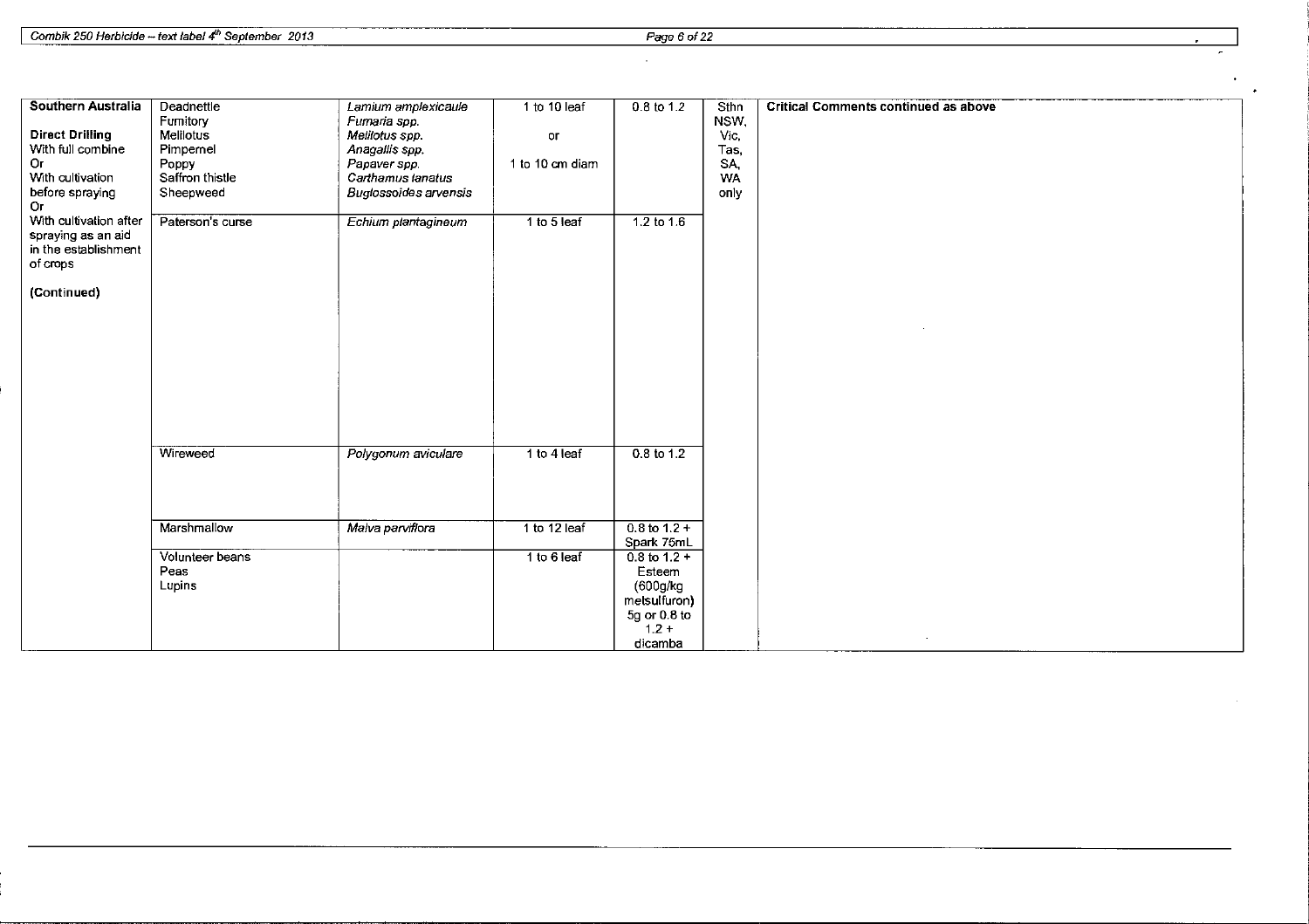|                                        | Combik 250 Herbicide - text label 4 <sup>th</sup> September 2013<br>Page 7 of 22 |                                              |                                                 |                                    |                   |                                                                                                                                                                        |  |  |  |
|----------------------------------------|----------------------------------------------------------------------------------|----------------------------------------------|-------------------------------------------------|------------------------------------|-------------------|------------------------------------------------------------------------------------------------------------------------------------------------------------------------|--|--|--|
|                                        | SOUTHERN AUSTRALIA - FALLOW / MINIMUM DISTURBANCE                                |                                              |                                                 |                                    |                   |                                                                                                                                                                        |  |  |  |
| <b>Crop/Situation</b>                  | Weeds controlled                                                                 |                                              | <b>Growth Stage</b>                             | Rate L/ha                          | <b>State</b>      | <b>Critical Comments</b>                                                                                                                                               |  |  |  |
|                                        | Common Name                                                                      | <b>Botanical Name</b>                        |                                                 |                                    |                   |                                                                                                                                                                        |  |  |  |
| Southern                               | Seedling grasses                                                                 |                                              | 2 to 3 leaf                                     | 1.0 to 1.2                         | Sthn              | Refer to Crop Establishment Procedures (1), (6) or (7b) as appropriate to the                                                                                          |  |  |  |
| Australia                              | Annual Ryegrass                                                                  | Lolium rigidum                               |                                                 |                                    | NSW,              | particular situation                                                                                                                                                   |  |  |  |
|                                        | <b>Barley grass</b>                                                              | Hordeum spp.                                 | 4 leaf to early tiller                          | $1.2$ to $2.4$                     | Vic.              | In WA apply after the autumn break within 4 weeks of weed germination. In the                                                                                          |  |  |  |
| <b>Direct Drilling</b><br>With minimum | Brome grass                                                                      | Bromus spp.                                  | mid to fully tillered                           | $2.4$ to $3.2$                     | Tas.              | other States apply to young or well-grazed weeds. In a typical mixed weed situation                                                                                    |  |  |  |
| disturbance (disc                      | Volunteer cereals, Wild oats                                                     | Avena spp.                                   |                                                 |                                    | SA.               | use the rate recommended for the growth stage of the hardest to-kill weed species.                                                                                     |  |  |  |
| drill, modified                        |                                                                                  |                                              |                                                 |                                    | <b>WA</b><br>only | Rates shown are for optimum conditions, for sowing equipment with narrow points<br>and overall soil disturbance. Under less favourable conditions or where spraying is |  |  |  |
| combine, sod                           | Vulpia (silver grass, sand                                                       | Vulpia spp                                   | 2 to 3 leaf                                     | $1.0$ to $1.2$                     |                   | delayed until winter or in higher rainfall areas or for fallow weed control, use higher                                                                                |  |  |  |
| seeder)                                | fescue)                                                                          |                                              | 4 leaf to early tiller<br>mid to fully tillered | 1.2 to $2.4$ *<br>$2.4$ to $3.2$ * |                   | rates in the range 2.4 to 3.2 L/ha. For dense swards or spring application use rates                                                                                   |  |  |  |
| Or.<br><b>Fallows</b>                  | Seedling Brassica weeds                                                          |                                              | 1 to 5 cm diam                                  | $1.2 \text{ to } 1.8$              |                   | in the range of 2.4 to $3.2$ L/ha.                                                                                                                                     |  |  |  |
| Cultivated or non-                     | <b>Ball mustard</b>                                                              | Neslia paniculata                            | 5 to 10 cm diam                                 | $1.8$ to 2.4                       |                   |                                                                                                                                                                        |  |  |  |
| cultivated as an                       | Charlock                                                                         | Sinapsis arvensis                            | 10 to 20 cm diam                                | $2.4$ to $3.2$                     |                   | * For control of Vulpia (silver grass) add a wetter such as BS 1000 Wetter at 100<br>$mL/100L$ .                                                                       |  |  |  |
| aid in establishing                    | Indian hedge mustard                                                             | Sisymbrium orientale                         |                                                 |                                    |                   |                                                                                                                                                                        |  |  |  |
| <b>Crops</b>                           | Long fruited wild turnip<br>Muskweed                                             | Brassica tournefortii<br>Myagrum perfoliatum |                                                 |                                    |                   | Also refer to Crop Establishment Procedure (3) - cultivation after spraying                                                                                            |  |  |  |
| O۳                                     | Shepherds purse                                                                  | Capsella bursa-pastoris                      |                                                 |                                    |                   | Cultivation can commence 30 minutes after spraying but should be completed within                                                                                      |  |  |  |
| Establishing and<br>maintaining a      | Short fruited wild turnip                                                        | Rapistrum rugosum                            |                                                 |                                    |                   | 7 days unless a suitable residual herbicide is added. Where heavy weed growth is                                                                                       |  |  |  |
| fallow, Includes                       | Ward's weed                                                                      | Carrichtera annua                            |                                                 |                                    |                   | present at spraying a better seedbed will result if cultivation is delayed 3 to 5 days.                                                                                |  |  |  |
| the following                          | Wild radish                                                                      | Raphanus raphanistrum                        |                                                 |                                    |                   | Also refer to Crop Establishment Procedure (4) - cultivation before spraying                                                                                           |  |  |  |
| crops:                                 | Other seedling broadleaved                                                       |                                              | 1 to 4 leaf                                     | 1.2 to $1.8$                       |                   | Spraying may be carried out before or after sowing, but 3 days before the crop                                                                                         |  |  |  |
| Winter                                 | weeds<br>Bedstraw                                                                | Gallium tricornutum                          | or<br>1 to 4 cm diam                            |                                    |                   | emerges.                                                                                                                                                               |  |  |  |
| Canola                                 | <b>Bifora</b>                                                                    | Bifora testiculata                           | 4 to 8 leaf or                                  | $1.8 \text{ to } 3.2$              |                   |                                                                                                                                                                        |  |  |  |
| Chickpeas                              | Capeweed                                                                         | Arctotheca calendula                         | 4 to 8 cm diam                                  |                                    |                   | <b>Tank Mix:</b><br>See Compatibility Section. Refer to partner product labels for suitability of use prior                                                            |  |  |  |
| Cereals (Wheat,                        | Horehound                                                                        | Marrubium vulgare                            |                                                 |                                    |                   | to sowing particular crops and relevant plant-back periods.                                                                                                            |  |  |  |
| Barley, Oats, Rye,                     | Ivy-leaf speedwell                                                               | Veronica hederifolia                         |                                                 |                                    |                   |                                                                                                                                                                        |  |  |  |
| Triticale)<br>Field beans              | Lincoln weed<br>Spiny emex (doublegee, three                                     | Diplotaxis tenuifolia<br>Emex australis      |                                                 |                                    |                   |                                                                                                                                                                        |  |  |  |
| Field peas                             | cornered jack)                                                                   |                                              |                                                 |                                    |                   |                                                                                                                                                                        |  |  |  |
| Lentils                                | Stinging nettle                                                                  | Urtica urens                                 |                                                 |                                    |                   |                                                                                                                                                                        |  |  |  |
| Linseed (Linola)                       | Storksbill (wild geranium,                                                       | Erodium spp.                                 |                                                 |                                    |                   |                                                                                                                                                                        |  |  |  |
| Lupins                                 | crowsfoot)                                                                       |                                              |                                                 |                                    |                   |                                                                                                                                                                        |  |  |  |
| Vetch                                  | Vetch (tares)                                                                    | Vicia spp.                                   |                                                 |                                    |                   |                                                                                                                                                                        |  |  |  |
| Spring/Summer                          |                                                                                  |                                              |                                                 |                                    |                   |                                                                                                                                                                        |  |  |  |
| Fodder Rape                            | Deadnettle                                                                       | Lamium amplexicaule                          | 1 to 10 leaf                                    | 1.2 to $3.2$                       |                   |                                                                                                                                                                        |  |  |  |
| Pigeon peas<br>Safflower               | Fumitory                                                                         | Fumaria spp.                                 | or                                              |                                    |                   |                                                                                                                                                                        |  |  |  |
| Sorghum                                | Melilotus                                                                        | Melilotus spp.                               | 1 to 10 cm diam                                 |                                    |                   |                                                                                                                                                                        |  |  |  |
| Soybeans                               | Pimpernel<br>Poppy                                                               | Anagallis spp.<br>Papaver spp.               |                                                 |                                    |                   |                                                                                                                                                                        |  |  |  |
| Sunflower                              | Saffron thistle                                                                  | Carthamus lanatus                            |                                                 |                                    |                   |                                                                                                                                                                        |  |  |  |
| Pasture                                | Sheepweed                                                                        | Buglossoides arvensis                        |                                                 |                                    |                   |                                                                                                                                                                        |  |  |  |
| Clover grass                           | Paterson's curse                                                                 | Echium plantagineum                          | 1 to 5 leaf                                     | $1.8 \text{ to } 3.2$              |                   |                                                                                                                                                                        |  |  |  |
| Lucerne                                | Wireweed                                                                         | Polygonum aviculare                          | 1 to 4 leaf                                     | $1.2 \text{ to } 3.2$              |                   |                                                                                                                                                                        |  |  |  |
| Medic                                  | Marshmallow                                                                      | Malva parviflora                             | 1 to 12 leaf                                    | 1.2 to $1.8 +$                     |                   |                                                                                                                                                                        |  |  |  |
|                                        |                                                                                  |                                              |                                                 | Spark 75mL                         |                   |                                                                                                                                                                        |  |  |  |

 $\sim$   $\sim$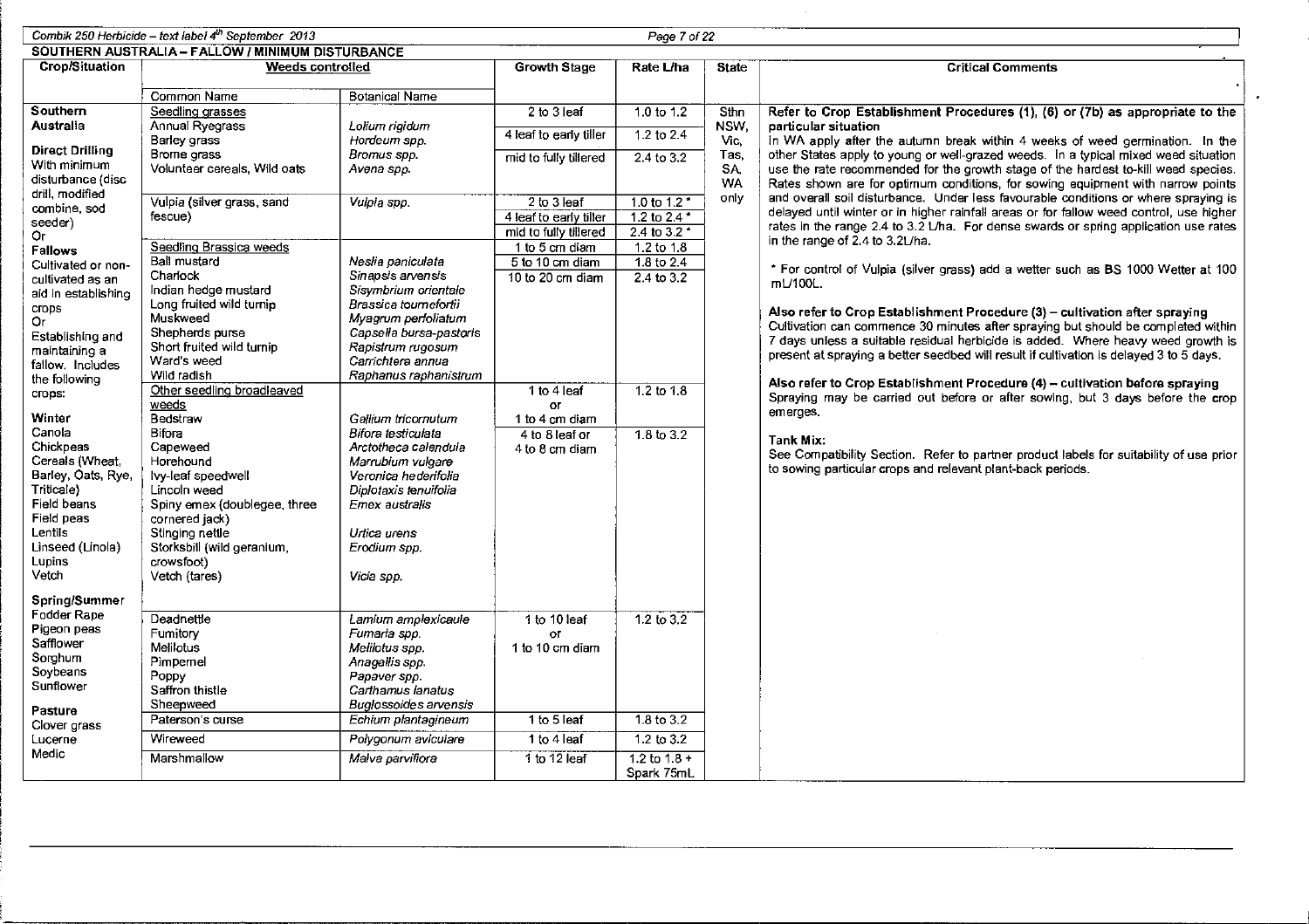<sup>I</sup>Combik 250 Herbicide- text label4<sup>1</sup> h September 2013 Page 8 of22

 $\bar{1}$ 

| Southern Australia<br><b>Direct Drilling</b><br>With minimum<br>disturbance (disc<br>drill, modified<br>combine sod   | Volunteer beans, Peas, Lupins           |                                         | 1 to 6 leaf                                                                      | 1.2 to $1.8 +$<br>Esteem (600<br>g/kg<br>metsulfuron)<br>5g or<br>1.2 to $1.8 +$<br>dicamba | Sthn NSW,<br>Vic, SA, WA<br>Tas only | <b>Critical Comments continued as above</b>                                                                                                                                                                                                                                                                                                                                                                                                                                                                                                                                                                                                                                                                                                 |
|-----------------------------------------------------------------------------------------------------------------------|-----------------------------------------|-----------------------------------------|----------------------------------------------------------------------------------|---------------------------------------------------------------------------------------------|--------------------------------------|---------------------------------------------------------------------------------------------------------------------------------------------------------------------------------------------------------------------------------------------------------------------------------------------------------------------------------------------------------------------------------------------------------------------------------------------------------------------------------------------------------------------------------------------------------------------------------------------------------------------------------------------------------------------------------------------------------------------------------------------|
| seeder)<br><b>Or</b><br>Fallows<br>Cultivated or non-<br>cultivated as an aid<br>in establishing crops<br>(Continued) | Medic<br>Sub. Clover                    | Medicago spp.<br>Trifolium subterraneum | 1 to 4 leaf<br><b>OF</b><br>1 to 4cm diam<br>4 to 8 leaf<br>0Ľ<br>4 to 8 cm diam | 1.2 to $1.8 +$<br>dicamba<br>1.8 to $3.2 -$<br>Esteem<br>(600g/kg)<br>metsulfuron)<br>5g    |                                      |                                                                                                                                                                                                                                                                                                                                                                                                                                                                                                                                                                                                                                                                                                                                             |
|                                                                                                                       | Spilt application for:<br>Sub. Clover   | Trifolium subterraneum                  | 1 to 8 leaf<br>or<br>1 to 8cm diam<br>4 leat to early                            | 1.2 <sub>1</sub><br>followed by<br>1.2L<br>$\overline{1.2}$                                 |                                      | For sub clover control without the addition of dicamba in crops sown<br>with triple disc, modified combine or sod seeder use a split application.<br>Apply second application 7 to 15 days after first application and when<br>green regrowth is present.                                                                                                                                                                                                                                                                                                                                                                                                                                                                                   |
|                                                                                                                       | Perennial ryegrass<br>Most annual weeds | Lolium perenne                          | tiller<br>mid to fully<br>tillered<br>Weeds higher<br>than 10 cm                 | followed by<br>1.2L<br>1.6 L followed<br>by 1.6L<br>$2.4 \text{ to } 3.2 \text{ L}$         |                                      | For control prior to sowing with combine use a split application. Apply<br>first application in autumn to mid winter. Apply second application 7 to<br>15 days later and when green regrowth is present.<br>Apply first application in late winter and follow with second application<br>7 to 15 days later when green regrowth is present.<br>If there is excess leaf growth, i.e. more than 10 cm, split the<br>recommended rate in half and apply second part 7 to 15 days after the<br>first. Paddocks should be well grazed continuously from the break.<br>The first application removes excess leaf growth, the second<br>application is effective on residual green tissue. Green growth must be<br>present for second application. |
|                                                                                                                       | Potato weed                             | Heliotropium                            | 1 to 15 cm                                                                       | 1.2 to 1.6                                                                                  | SA only                              | For use in summer fallows only.                                                                                                                                                                                                                                                                                                                                                                                                                                                                                                                                                                                                                                                                                                             |
|                                                                                                                       |                                         | europaeum                               | 15 to 30 cm                                                                      | 1.6 to 2.4                                                                                  |                                      | TANK MIXTURES: See Compatibility Section                                                                                                                                                                                                                                                                                                                                                                                                                                                                                                                                                                                                                                                                                                    |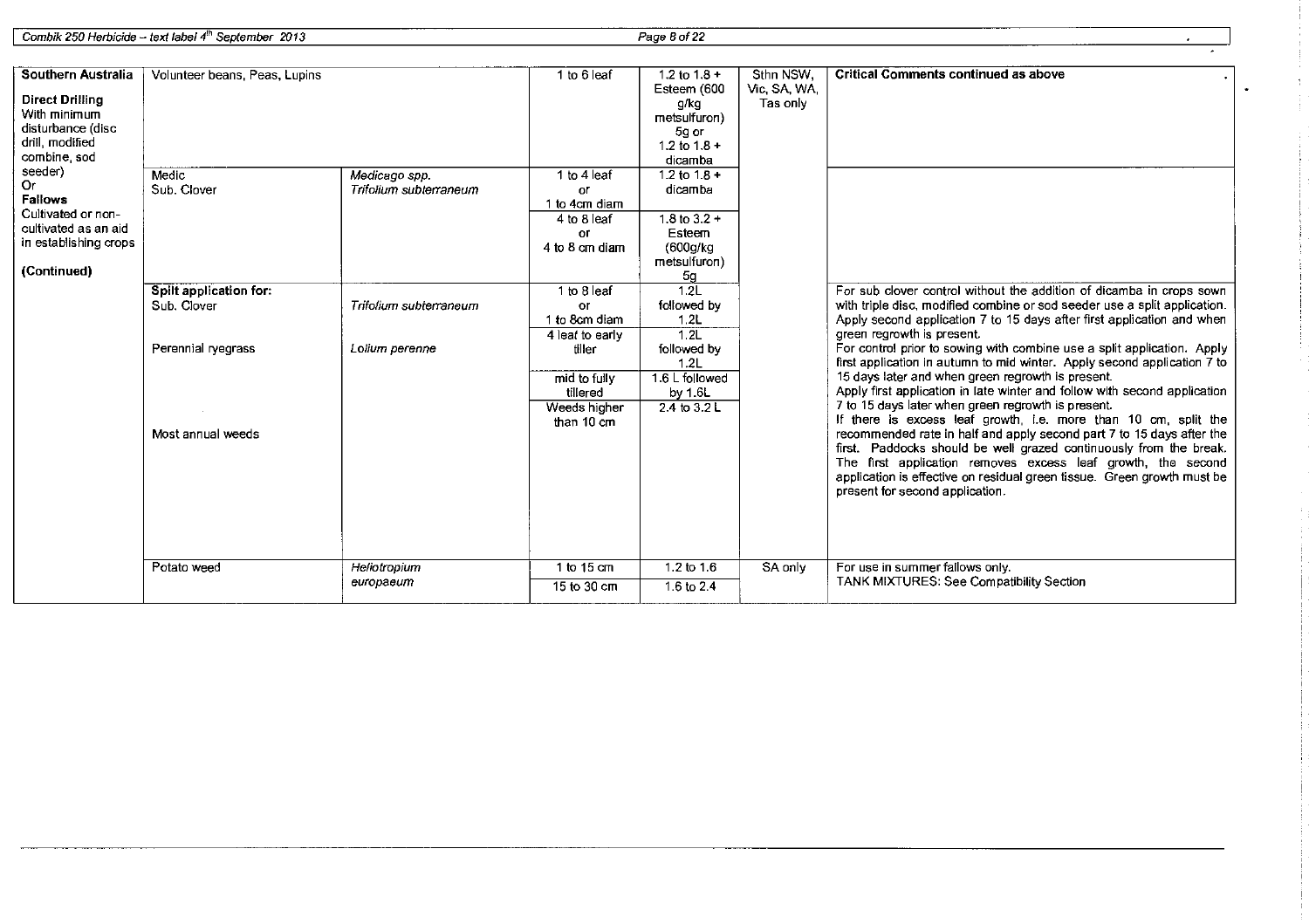|                                   | Cornbik 250 Herbicide - text label $4^{th}$ September 2013 |                                                 |                  | Page 9 of 22 |              |                                                                                                                                        |
|-----------------------------------|------------------------------------------------------------|-------------------------------------------------|------------------|--------------|--------------|----------------------------------------------------------------------------------------------------------------------------------------|
|                                   | <b>NORTHERN AUSTRALIA - FULL DISTURBANCE</b>               |                                                 |                  |              |              |                                                                                                                                        |
| <b>Crop/Situation</b>             |                                                            | <b>Weeds controlled</b>                         | Growth Stage     | Rate L/ha    | <b>State</b> | <b>Critical Comments</b>                                                                                                               |
|                                   |                                                            |                                                 |                  |              |              |                                                                                                                                        |
|                                   | Common Name                                                | <b>Botanical Name</b>                           |                  |              |              |                                                                                                                                        |
| Northern Australia                | Seedling grasses                                           |                                                 | 2 to 3 leaf      | $0.8$ to 1.2 | Qld, Nthn    | Refer to Crop Establishment Procedures (7a)                                                                                            |
|                                   | (not regrowth or rhizomes)                                 |                                                 |                  |              | NSW. NT      |                                                                                                                                        |
| <b>Direct Drilling</b>            | Barnvard grass                                             | Echinochloa spp.                                | 4 leaf to early  | 1.2 to $1.6$ | опіу         | Apply in 50 to 100 L of clean water/ha. Avoid spraying under hot dry                                                                   |
| With full combine as              | Buffel grass                                               | Cenchrus ciliaris                               | tiller           |              |              | conditions. Best results will be obtained when spraying is carried out                                                                 |
| an aid in the<br>establishment of | Columbus grass                                             | Sorghum x almum                                 |                  |              |              | in humid conditions or in the late evening. In a typical mixed weed<br>situation use the rate recommended for the growth stage of the  |
| crops including:                  | Johnson grass<br>Liverseed grass                           | Sorghum halepense<br>Urochioa panicoides        | mid to fully     | 1.6 to 2.4   |              | hardest-to-kill weed species. Rates shown are for optimum conditions                                                                   |
|                                   | Mossman river grass                                        | Cenchrus echinatus                              | tillered         |              |              | and for sowing equipment with wide points and cultivating tynes.                                                                       |
| Broadacre crops -                 | Paradoxa grass                                             | Phalaris paradoxa                               |                  |              |              | Under less favourable conditions or where spraying is delayed or                                                                       |
| Winter                            | Rhodes grass                                               | Chloris gayana                                  |                  |              |              | where narrow points are fitted, use higher rates in the range 1.6L to                                                                  |
| Canola                            | Summer grass                                               | Digitaria cilians                               |                  |              |              | $2.4$ L/ha.                                                                                                                            |
| Chickpeas                         | Sweet summer grass                                         | Brachiaria eruciformis                          |                  |              |              |                                                                                                                                        |
| Cereals (Wheat                    | Volunteer barley                                           | Hordeum vulgare                                 |                  |              |              |                                                                                                                                        |
| Barley, Oats, Rye,                | Volunteer wheat                                            | Triticum aestivum                               |                  |              |              | <b>Tank Mix:</b>                                                                                                                       |
| Triticale)                        | Wild oats                                                  | Avena Iudoviciana                               |                  |              |              | See Compatibility Section.                                                                                                             |
| Field beans                       |                                                            | A. fatua                                        |                  |              |              |                                                                                                                                        |
|                                   |                                                            |                                                 |                  |              |              |                                                                                                                                        |
| Broadacre crops -<br>Summer       |                                                            |                                                 |                  |              |              | * For control of larger weeds prior to cereals add 0.5 to 1 L 2,4-D<br>amine (500 g/L). Refer to relevant label for plant-back period. |
| Peanuts                           |                                                            |                                                 |                  |              |              |                                                                                                                                        |
| Pigeon peas                       |                                                            |                                                 |                  |              |              |                                                                                                                                        |
| Safflower                         | Sorghum                                                    | Sorghum bicolor                                 | 2 to 3 leaf only | 0.8 to 1.2   |              |                                                                                                                                        |
| Sorghum                           | Stink grass                                                | Eragrostis cilianensis                          |                  |              |              |                                                                                                                                        |
| Sovbeans                          |                                                            |                                                 |                  |              |              |                                                                                                                                        |
| Sunflower                         | Seedling broadleaved weeds                                 |                                                 |                  |              |              |                                                                                                                                        |
| Navy beans                        | African turnip weed                                        | Sisymbrium thellungii *                         | 1 to 4 leaf      | $0.8$ to 1.6 |              |                                                                                                                                        |
| Mungbeans                         | Annual saltbush                                            | Atribiex muelleri                               |                  |              |              |                                                                                                                                        |
| Millet                            | Australian bindweed<br>Australian bluebell                 | Convolvulus erubescens<br>Wahienbergia gracilis |                  |              |              |                                                                                                                                        |
| Maize                             | Blackberry nightshade                                      | Solanum nigrum                                  | 4 to 8 leaf      | 1.6 to 2.4   |              |                                                                                                                                        |
| Cotton                            | Bathurst burr                                              | Xanthium spinosum                               |                  |              |              |                                                                                                                                        |
|                                   | Bellvine                                                   | lpomoea plebela                                 |                  |              |              |                                                                                                                                        |
|                                   | <b>Black pigweed</b>                                       | Triantherna portulacastrum                      | 8 to 12 leaf     | 24           |              |                                                                                                                                        |
|                                   | Bladder ketmia                                             | <b>Hibiscus trionum</b>                         |                  |              |              |                                                                                                                                        |
|                                   | Caltrop                                                    | Tribulus terrestris                             |                  |              |              |                                                                                                                                        |
|                                   | Caustic weed                                               | Euphorbia spp.                                  |                  |              |              |                                                                                                                                        |
|                                   | Climbing buckwheat                                         | Polygonum convolvulus                           |                  |              |              |                                                                                                                                        |
|                                   | Cowvine                                                    | Ipomoea Ionchophyla                             |                  |              |              |                                                                                                                                        |
|                                   | Cudweeds                                                   | Gnaphalium spp.                                 |                  |              |              |                                                                                                                                        |
|                                   | Deadnettle                                                 | Lamium amplexicaule<br>Convolvulus arvensis     |                  |              |              |                                                                                                                                        |
|                                   | European bindweed<br>Fat hen                               | Chenopodium album                               |                  |              |              |                                                                                                                                        |
|                                   | Fireweed                                                   | Senecio madagascariensis                        |                  |              |              |                                                                                                                                        |
|                                   | Fleabanes                                                  | Conyza spp.                                     |                  |              |              |                                                                                                                                        |
|                                   | Furnitory                                                  | Fumaria spp.                                    |                  |              |              |                                                                                                                                        |
|                                   | Hoaweed                                                    | Zaleya galericulata                             |                  |              |              |                                                                                                                                        |
|                                   | Malvastrum                                                 | Malvastrum americanum                           |                  |              |              |                                                                                                                                        |
|                                   | Mexican poppy                                              | Argemone spp.                                   |                  |              |              |                                                                                                                                        |
|                                   | Mintweed                                                   | Salvia reflexa                                  |                  |              |              |                                                                                                                                        |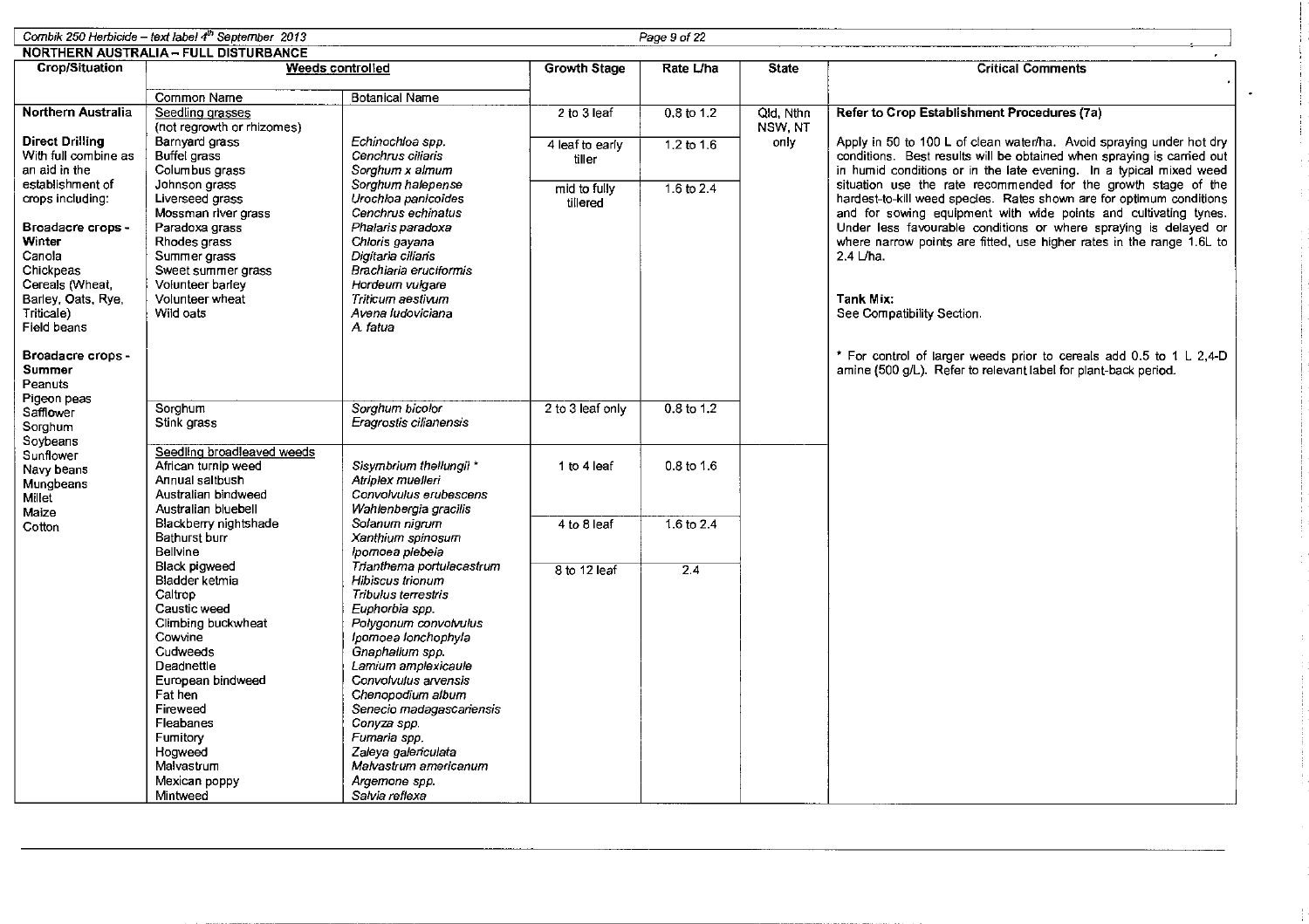Combik 250 Herbicide- text label4<sup>1</sup> h September 2013 Page 10 of 22

| <b>Northern Australia</b> | Seedling broadleaved weeds<br>Mungbean | Vigna radiata             | 1 to 4 leaf  | $0.8$ to $1.6$        | Qld, Nthn<br>NSW, NT | <b>Critical Comments continued as above</b> |
|---------------------------|----------------------------------------|---------------------------|--------------|-----------------------|----------------------|---------------------------------------------|
| <b>Direct Drilling</b>    | Native Rosella                         | Abelmoschus ficulneus     |              |                       | only                 |                                             |
| With full combine as      | New Zealand spinach                    | Tetragonia tetragonioides | 4 to 8 leaf  | 1.6 to 2.4            |                      |                                             |
| an aid in the             | Noogoora burr                          | Xanthium pungens          | 8 to 12 leaf | 2.4                   |                      |                                             |
| establishment of          | Parthenium weed                        | Parthenium hysterophorus  |              |                       |                      |                                             |
| crops                     | Peppercress                            | Lepidium spp.             |              |                       |                      |                                             |
|                           | Phyllanthus                            | Phylanthus spp.           |              |                       |                      |                                             |
| (Continued)               | Prickly lettuce                        | Lactuca seriola           |              |                       |                      |                                             |
|                           | Prickly paddymeion                     | Cucumis myriocarpa        |              |                       |                      |                                             |
|                           |                                        | Portulaca oleracea        |              |                       |                      |                                             |
|                           | Red pigweed                            | Rhynchosia spp.           |              |                       |                      |                                             |
|                           | Rhynchosia<br>Sesbania pea*            | Sesbania cannabina *      |              |                       |                      |                                             |
|                           | Sida                                   | Sida spp.                 |              |                       |                      |                                             |
|                           | Smooth cucumber                        | Cucumis spp.              |              |                       |                      |                                             |
|                           |                                        | Salsola kali              |              |                       |                      |                                             |
|                           | Soft roly poly<br>Sowthistle           | Sonchus spp.              |              |                       |                      |                                             |
|                           | Soybean                                | Glycine max               |              |                       |                      |                                             |
|                           |                                        | Emex australis            |              |                       |                      |                                             |
|                           | Spiny emex<br>Sunflower*               | Helianthus annuus *       |              |                       |                      |                                             |
|                           | Thomapples                             | Datura spp.               |              |                       |                      |                                             |
|                           |                                        | Silybum marianum          |              |                       |                      |                                             |
|                           | Variegated thistle<br>Wild gooseberry  | Physalis minima           |              |                       |                      |                                             |
|                           |                                        |                           |              |                       |                      |                                             |
|                           |                                        |                           |              |                       |                      |                                             |
|                           |                                        |                           |              |                       |                      |                                             |
|                           |                                        |                           |              |                       |                      |                                             |
|                           |                                        |                           |              |                       |                      |                                             |
|                           |                                        |                           |              |                       |                      |                                             |
|                           |                                        |                           |              |                       |                      |                                             |
|                           |                                        |                           |              |                       |                      |                                             |
|                           |                                        |                           |              |                       |                      |                                             |
|                           |                                        |                           |              |                       |                      |                                             |
|                           |                                        |                           |              |                       |                      |                                             |
|                           |                                        |                           |              |                       |                      |                                             |
|                           |                                        |                           |              |                       |                      |                                             |
|                           | Native jute                            | Corchorus trilocularis    | 1 to 4 leaf  | $1.2 \text{ to } 1.6$ |                      |                                             |
|                           |                                        |                           | 4 to 8 leaf  | 1.6 to $2.4$          |                      |                                             |
|                           | Annual ground cherry                   | Physalis angulata         | 1 to 4 leaf  | $1.2 \text{ to } 1.6$ |                      |                                             |
|                           | Turnip weed                            | Rapistrum rugosum         |              |                       |                      |                                             |
|                           | Boggabri                               | Amaranthus mitchelli      | 1 to 8 leaf  | $0.8$ to 1.2          |                      |                                             |
|                           | Hexham scent*                          | Melilotus indicus *       |              |                       |                      |                                             |
|                           | Wild carrot                            | Daucus glochidiatus       |              |                       |                      |                                             |
|                           | Speedy weed                            | Flaveria australasica     |              |                       |                      |                                             |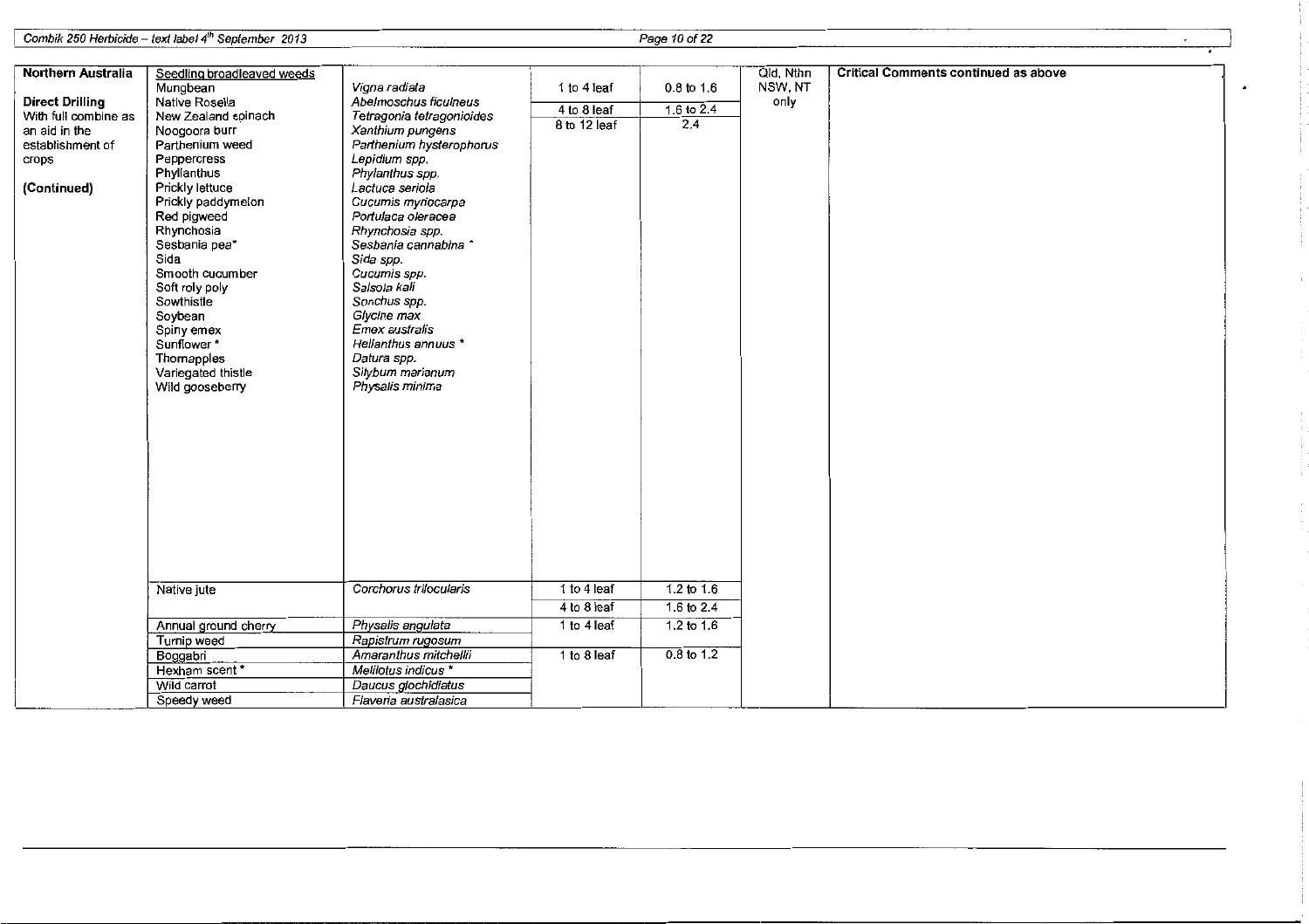Combik 250 Herbicide – text label 4<sup>th</sup> September 2013 **Page 11 of 22** Assembly 2014 **Page 11 of 22** Assembly 2014

#### NORTHERN AUSTRALIA- FALLOW I MINIMUM DISTURBANCE

| Crop/Situation                                                                                                                                                                                                          |                                                                                                                                                                                                                                                                   | Weeds controlled                                                                                                                                                                                                                                                                                                                     | <b>Growth Stage</b>                            | Rate L/ha                      | <b>State</b>                 | <b>Critical Comments</b>                                                                                                                                                                                                                                                                                                                                                                                                                                                                                              |  |
|-------------------------------------------------------------------------------------------------------------------------------------------------------------------------------------------------------------------------|-------------------------------------------------------------------------------------------------------------------------------------------------------------------------------------------------------------------------------------------------------------------|--------------------------------------------------------------------------------------------------------------------------------------------------------------------------------------------------------------------------------------------------------------------------------------------------------------------------------------|------------------------------------------------|--------------------------------|------------------------------|-----------------------------------------------------------------------------------------------------------------------------------------------------------------------------------------------------------------------------------------------------------------------------------------------------------------------------------------------------------------------------------------------------------------------------------------------------------------------------------------------------------------------|--|
|                                                                                                                                                                                                                         | <b>Common Name</b>                                                                                                                                                                                                                                                | <b>Botanical Name</b>                                                                                                                                                                                                                                                                                                                |                                                |                                |                              |                                                                                                                                                                                                                                                                                                                                                                                                                                                                                                                       |  |
| <b>Northern Australia</b><br><b>Direct Drilling</b><br>With minimum<br>disturbance<br>Or                                                                                                                                | Seedling grasses<br>(not regrowth or rhizomes)<br>Barnyard grass<br>Liverseed grass<br>Paradoxa grass<br>Stink grass<br>Volunteer barley<br>Volunteer wheat                                                                                                       | Echinochloa spp.<br>Urochloa panicoides<br>Phalaris paradoxa<br>Eragrostis cilianensis<br>Hordeum vulgare<br>Triticum aestivum                                                                                                                                                                                                       | 2 leaf to pre-<br>tillering<br>early tillering | $1.2$ to $1.6$<br>1.6 to $2.4$ | Qld, Nthn<br>NSW, NT<br>only | Refer to Procedure (5), (6) or (7b) as appropriate to the<br>particular situation.<br>In a typical mixed weed situation use the rate recommended for the<br>growth stage of the hardest-to-kill weed species. Rates shown are<br>for optimum conditions and for row crop or no-till planters. Under<br>less favourable conditions or where spraying is delayed or for fallow<br>weed control use higher rates in the range 1.6 L to 2.4 L/ha. Apply<br>in 50 to 100 L of clean water/ha. Avoid spraying under hot dry |  |
| Fallows<br>Cultivated or non-<br>cultivated as an aid<br>in establishing or<br>maintaining a fallow                                                                                                                     | Wild oats                                                                                                                                                                                                                                                         | Avena Iudoviciana<br>A. fatua                                                                                                                                                                                                                                                                                                        |                                                |                                |                              | conditions. Best results will be obtained when spraying is carried out<br>in the evening or in humid conditions.<br>*For control of larger weeds prior to cereals add 0.5 to 1 L, 2,4-D<br>amine (500 g/L) - refer to relevant label for plant-back period.                                                                                                                                                                                                                                                           |  |
| or the establishment<br>of crops including:<br>Broadacre crops -<br>Winter<br>Chickpeas<br>Cereals Wheat.<br>Barley, Oats, Rye,<br>Triticale)<br>Broadacre crops -<br><b>Summer</b><br>Safflower<br>Sorghum<br>Soybeans | Seeding broadleaved weeds<br>Bathurst burr<br>Bellvine<br>Black pigweed<br>Bladder ketmia<br>Caltrop<br>Fat hen<br>Fireweed<br>Fumitory<br>Mintweed<br>Mungbean *<br>New Zealand spinach<br>Prickly paddymelon<br>Sesbania pea*<br>Smooth cucumber<br>Sunflower * | Xanthium spinosum<br>lpomoea plebeia<br>Trianthema portulacastrum<br>Hibiscus trionum<br>Tribulus terrestris<br>Chenopodium album<br>Senecio madagascariensis<br>Fumaria spp.<br>Salvia reflexa<br>Vigna radiata *<br>Tetragonia tetragonioides<br>Cucumis myriocarpa<br>Sesbania cannabina *<br>Cucumis spp.<br>Helianthus annuus * | 1 to 4 leaf                                    | 1.6 to 2.4                     |                              | TANK MIX: see compatibility Section.                                                                                                                                                                                                                                                                                                                                                                                                                                                                                  |  |
| Sunflower<br>Mungbeans<br>Millet<br>Maize<br>Cotton                                                                                                                                                                     | Thornapples<br>Wild gooseberry<br>Boggabri<br>Hexham scent*<br>Wild carrot<br>Phyllanthus                                                                                                                                                                         | Datura spp.<br>Physalis minima<br>Amaranthus mitchellii<br>Melilotus indicus *<br>Daucus glochidiatus<br>Phylanthus spp.                                                                                                                                                                                                             | 1 to 8 leaf                                    | $16t_{0}2.4$                   |                              |                                                                                                                                                                                                                                                                                                                                                                                                                                                                                                                       |  |
| As an aid in post<br>harvest weed<br>control - after<br>winter cereals.                                                                                                                                                 | Volunteer barlev<br>Volunteer wheat<br>Bladder ketmia<br>Milk thistle<br>New Zealand spinach                                                                                                                                                                      | Hordeum vulgare<br>Triticum aestivum<br><b>Hibiscus trionum</b><br>Sonchus oleraceus<br>Tetragonoides                                                                                                                                                                                                                                | 1 to 4 leaf                                    | 1.6 to 2.4                     |                              | Refer to Procedure 5<br>Do not spray under hot, dry conditions or when weeds are<br>covered with dust and/or trash. Application is best carried out<br>following rain.                                                                                                                                                                                                                                                                                                                                                |  |

 $\frac{1}{2}$  $\sim$ 

 $\frac{1}{2}$ 

 $\sim$ ÷,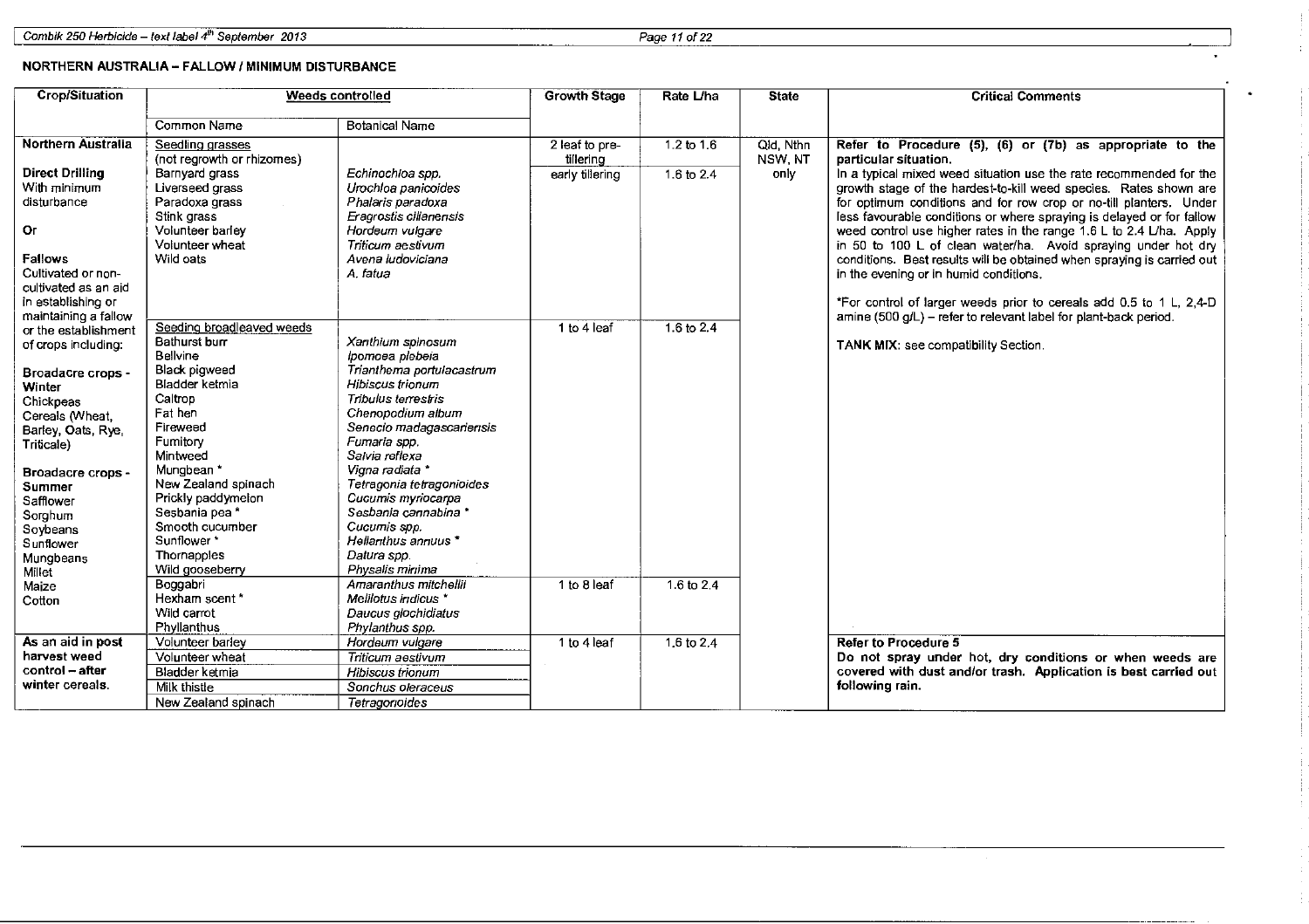Combik 250 Herbicide - text label *4th* September 2013 Page 12of22

SUGAR CANE

| <b>Crop/Situation</b>                                                                                                   |                                                                                                                                                                                                                    | <b>Weeds controlled</b>                                                                                                                                                                                                                                                 | <b>Growth Stage</b>                      | Rate L/ha                   | <b>State</b>        | <b>Critical Comments</b>                                                                                                                                                                                                                                                                                                                                                                                                                                                                                                                                                                                                                                                                                                                                                                                                                                                                                                                                 |
|-------------------------------------------------------------------------------------------------------------------------|--------------------------------------------------------------------------------------------------------------------------------------------------------------------------------------------------------------------|-------------------------------------------------------------------------------------------------------------------------------------------------------------------------------------------------------------------------------------------------------------------------|------------------------------------------|-----------------------------|---------------------|----------------------------------------------------------------------------------------------------------------------------------------------------------------------------------------------------------------------------------------------------------------------------------------------------------------------------------------------------------------------------------------------------------------------------------------------------------------------------------------------------------------------------------------------------------------------------------------------------------------------------------------------------------------------------------------------------------------------------------------------------------------------------------------------------------------------------------------------------------------------------------------------------------------------------------------------------------|
|                                                                                                                         | Common Name                                                                                                                                                                                                        | <b>Botanical Name</b>                                                                                                                                                                                                                                                   |                                          |                             |                     |                                                                                                                                                                                                                                                                                                                                                                                                                                                                                                                                                                                                                                                                                                                                                                                                                                                                                                                                                          |
| <b>NORTHERN</b><br><b>AUSTRALIA</b>                                                                                     | Seedling grasses<br>(not regrowth or rhizomes)                                                                                                                                                                     |                                                                                                                                                                                                                                                                         | 2 leaf to pre-<br>tillering              | 1.2 to 1.6                  | Qld, Nthn<br>NSW NT | SUGAR CANE:<br>prior to planting or for establishing or<br>maintaining a fallow - refer to Procedure (6) and following.                                                                                                                                                                                                                                                                                                                                                                                                                                                                                                                                                                                                                                                                                                                                                                                                                                  |
|                                                                                                                         | Bamvard grass                                                                                                                                                                                                      | Echinochloa sop.                                                                                                                                                                                                                                                        | early tillering                          | 1.6 to 2.4                  | only                |                                                                                                                                                                                                                                                                                                                                                                                                                                                                                                                                                                                                                                                                                                                                                                                                                                                                                                                                                          |
| Sugar Cane<br>establishment and<br>fallows prior to sugar                                                               | Liverseed grass<br>Stink grass                                                                                                                                                                                     | Urochloa panicoides<br>Eragrostis cilianensis                                                                                                                                                                                                                           | Mature annual<br>grasses *               | 2.4 to 3.2                  |                     | Cultivated fallow - where seedling weeds have recently germinated,<br>are growing well and are up to 10 cm high use rates of 1.6 to 2.4 L/ha<br>in a spray volume of 150 to 200 L water/ha plus a wetter such BS 1000                                                                                                                                                                                                                                                                                                                                                                                                                                                                                                                                                                                                                                                                                                                                    |
| cane planting<br>cultivated or non-                                                                                     | Seedling broadleaved weeds<br>Bathurst burr<br>Bellvine                                                                                                                                                            | Xanthium spinosum<br>lpomoea piebeia                                                                                                                                                                                                                                    | 1 to 4 leaf                              | 1.6 to 2.4                  |                     | Wetter at 120 mL/ha or Agral at 200 mL/100L.                                                                                                                                                                                                                                                                                                                                                                                                                                                                                                                                                                                                                                                                                                                                                                                                                                                                                                             |
| cultivated<br>As an aid in<br>establishing sugar<br>cane or controlling<br>weeds in a fallow<br>prior to sugar<br>cane. | <b>Black pigweed</b><br>Bladder ketmia<br>Caltrop<br>Fat hen<br>Fumitory<br>Mintweed<br>Mungbean<br>New Zealand spinach<br>Prickly paddymelon<br>Sesbania pea<br>Smooth cucumber<br>Thornapples<br>Wild gooseberry | Trianthema portulacastrum<br>Hibiscus trionum<br>Tribulus terrestris<br>Chenopodium album<br>Fumaria spp.<br>Salvia reflexa<br>Vigna radiata<br>Tetragonia tetragonioides<br>Cucumis myriocarpa<br>Sesbania cannabina<br>Cucumis spp.<br>Datura sop.<br>Physalis minima | mature<br>broadleaf weeds                | 2.4 to 3.2 *                |                     | * Non-cultivated fallow - to control mature dense stands of annual<br>weeds use rates of 2.4 to 3.2 L/ha in a spray volume of 400 L water/ha<br>plus a wetter such BS 1000 Wetter at 120 mL/100L or Agral at 200<br>Control will be improved with the addition of an<br>mL/100L.<br>enhancement rate of Diuron (refer to diuron label for application rates)<br>and if vines are present add 2,4-D amine. A split application of<br>Combik 250 Herbicide 10 to 12 days apart will also improve control of<br>tall dense weeds. Only use 110° flat fan nozzles equivalent to<br>Spraving Systems 03 for 200 L/ha and 04 for 250 to 400 L/ha. When<br>dense weed growth is present implement penetration and the resulting<br>seedbed may be improved if cultivation commences 4 to 5 days after<br>spraying. Best results will be obtained when spraying is carried out in<br>the evening or in humid conditions.<br>TANK MIX: see Compatibility section. |
|                                                                                                                         | Phyllanthus                                                                                                                                                                                                        | Phylanthus spp.                                                                                                                                                                                                                                                         | 1 to 8 leaf<br>mature<br>broadleaf weeds | 1.6 to 2.4<br>2.4 to $3.2*$ |                     |                                                                                                                                                                                                                                                                                                                                                                                                                                                                                                                                                                                                                                                                                                                                                                                                                                                                                                                                                          |

 $\sim 10^{-1}$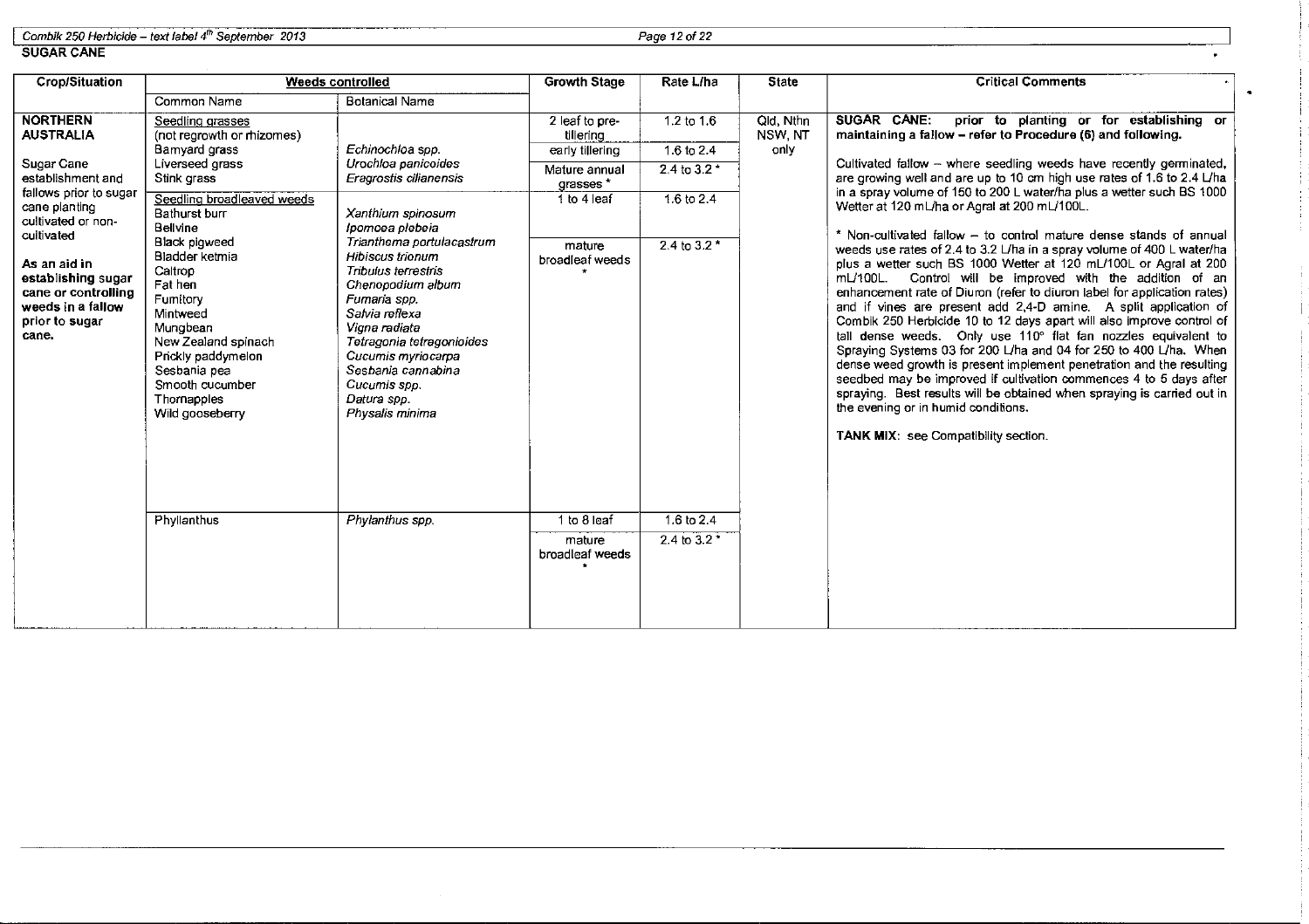Combik 250 Herbicide - text label 4<sup>th</sup> September 2013

Page 13 of 22

 $\frac{1}{2}$ 

 $\cdot$ 

| <b>SUGAR CANE -</b>       | Most seedling broadleaf weeds          |                                         | up to 5 cm high  | 1.2 to 1.6                  | Qld, NSW & | Apply as a broadcast spray over-the-top of plant cane up to the 3 to 4                                                                         |
|---------------------------|----------------------------------------|-----------------------------------------|------------------|-----------------------------|------------|------------------------------------------------------------------------------------------------------------------------------------------------|
| <b>PLANT &amp; RATOON</b> | including                              |                                         |                  |                             | WA only    | leaf stage or ratoon cane up to 10 cm high. Cane foliage will be<br>scorched but new leaves will appear in 7 to 10 days. In plant cane         |
|                           | Sicklepod                              | Senna (Cassia) obtusifolia              |                  |                             |            | between the 3 to 4 leaf stage and the formation of the true stem use a                                                                         |
|                           |                                        |                                         |                  |                             |            | directed interspace spray. The Irvin spray boom is the most suitable<br>equipment to avoid excessive drift onto cane foliage while spraying at |
|                           | Bluetop                                |                                         | up to 15 cm high |                             |            | the bases of plant and ratoon cane. After the formation of the true                                                                            |
|                           |                                        | Ageratum houstonianum                   |                  |                             |            | stem, which is resistant to Combik 250 Herbicide, the sprayer height<br>can be raised to overlap the spray pattern to give weed control in the |
|                           | Phyllanthus                            | Phyllanthus spp.                        |                  |                             |            | stool. Use the higher rate for dense more mature weeds. Combik 250<br>Herbicide can be mixed with Atrazine 900 g/kg herbicide to give          |
|                           | Calopo                                 | Calapogonium muconoides                 | 3 to 5 leaves    | $1.6 \text{ to } 2.0$       |            | residual weed control when used as a directed spray. It may also be<br>mixed with high rates of Diuron (refer to diuron label for application  |
|                           | And                                    |                                         |                  |                             |            | rates) for residual control. To enhance activity of Combik 250<br>Herbicide under favourable growing conditions and in open sunny              |
|                           | Most seedling grasses<br>including     |                                         |                  |                             |            | conditions add Diuron (refer to diuron label for application rates).<br>Complete spray coverage is essential. For grasses and broadleaved      |
|                           |                                        |                                         |                  |                             |            | weeds up to 5 cm high use a minimum of 250 L spray solution/ha,                                                                                |
|                           | Awnless barnyard grass<br>Summer grass | Echinochloa colona<br>Digitaria cilaris | Up to 5 cm high  | 1.2 to $1.6 +$              |            | increase to 350 L/ha for weeds up to 10 cm high. Use a spray volume<br>of 400 L/ha for dense mature weeds. Always add a wetter such as         |
|                           | Guinea grass                           | Panicum maximum                         |                  | Diuron at<br>labelled rates |            | Agral at 200 mL/100 L or BS 1000 at 120 mL per 100 L of water.                                                                                 |
|                           | Hamil grass                            | Panicum maximum cv<br>Hamil             |                  |                             |            | TANK MIXTURES: See Compatibility Section                                                                                                       |
|                           | Green summer grass                     | Brachiaria miliiformis                  |                  |                             |            |                                                                                                                                                |
|                           |                                        |                                         |                  |                             |            |                                                                                                                                                |
|                           |                                        |                                         |                  |                             |            |                                                                                                                                                |
|                           |                                        |                                         |                  |                             |            |                                                                                                                                                |
|                           |                                        |                                         | Up to 10 cm      | 1.2 to $1.6 +$<br>Diuron at |            |                                                                                                                                                |
|                           | All above grasses                      |                                         | high             | labelled rates              |            |                                                                                                                                                |
|                           |                                        |                                         |                  |                             |            |                                                                                                                                                |
|                           |                                        |                                         |                  |                             |            |                                                                                                                                                |

#### COTTON

| <b>Crop/Situation</b>                             | Use                      | Rate L/ha  | <b>State</b>     | <b>Critical Comments</b>                                                                                                                                                                                                                                                                                             |
|---------------------------------------------------|--------------------------|------------|------------------|----------------------------------------------------------------------------------------------------------------------------------------------------------------------------------------------------------------------------------------------------------------------------------------------------------------------|
| <b>COTTON</b><br>Dryland and<br>moisture stressed | Desiccant to aid harvest | 1.2 to 1.6 | Qld. NSW<br>only | $\degree$ Apply by ground rig only. Good spray coverage is essential. Apply in 50 to 100 L of water $\degree$<br>per hectare. Use 5 hollow cone or 3 flat fan nozzles per row. Apply when at least 85% of<br>bolls are open and remaining bolls are mature. Combik 250 Herbicide can damage<br>immature green bolls. |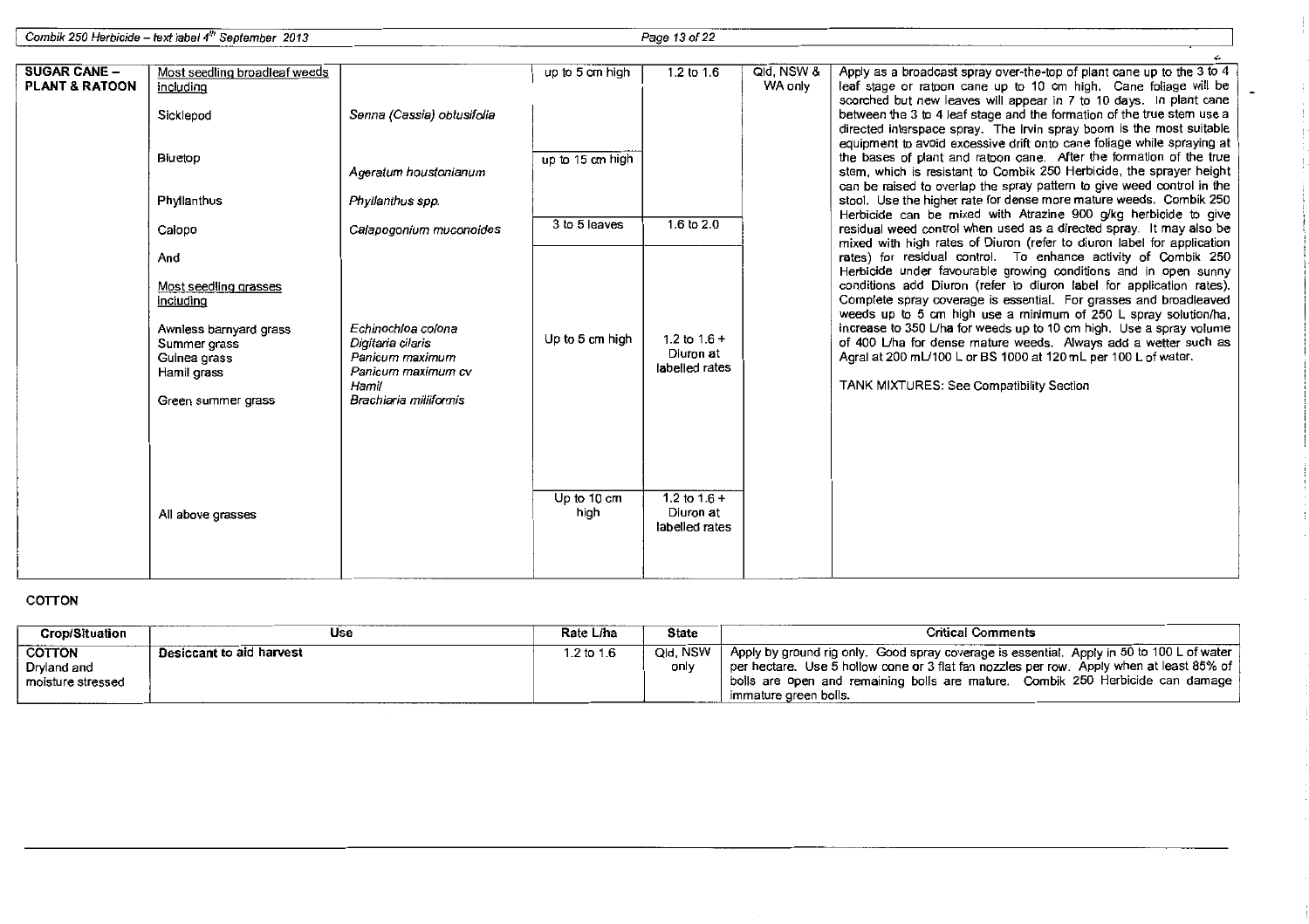| Combik 250 Herbicide - text label 4 <sup>th</sup> September 2013 |  |  |
|------------------------------------------------------------------|--|--|
|                                                                  |  |  |

Page 14 of 22

 $\blacksquare$ 

#### LUCERNE

| <b>Crop/Situation</b>                                                                                                                                       | <b>Weeds Controlled</b>                             | Rate L/ha | State      | <b>Critical Comments</b>                                                                                                                                                                                                        |
|-------------------------------------------------------------------------------------------------------------------------------------------------------------|-----------------------------------------------------|-----------|------------|---------------------------------------------------------------------------------------------------------------------------------------------------------------------------------------------------------------------------------|
| $LUCERNE -$<br><b>Established (at least 1 year old)</b><br>improved grazing or over sowing                                                                  | Most annual weeds including capeweed<br>and Erodium | 1.6L      | All States | Spray in autumn after weeds germinate. Graze the Lucerne to reduce the height to 2 to 4<br>cm before spraying. Note: If required, grass, clover or luceme seed can be direct drilled<br>to increase desirable plant population. |
| tor<br>improved grazing, hay or seed<br>production or over sowing<br>enhanced control as some<br>broadleaf weeds<br>for short<br>term residual weed control | Most annual weeds including capeweed<br>and Erodium | 2.4L      |            | Spray in winter. Graze the lucerne to reduce the height to 2 to 4 cm before spraying.<br>Note: If required, grass, clover or lucerne seed can be direct drilled to increase desirable<br>plant population                       |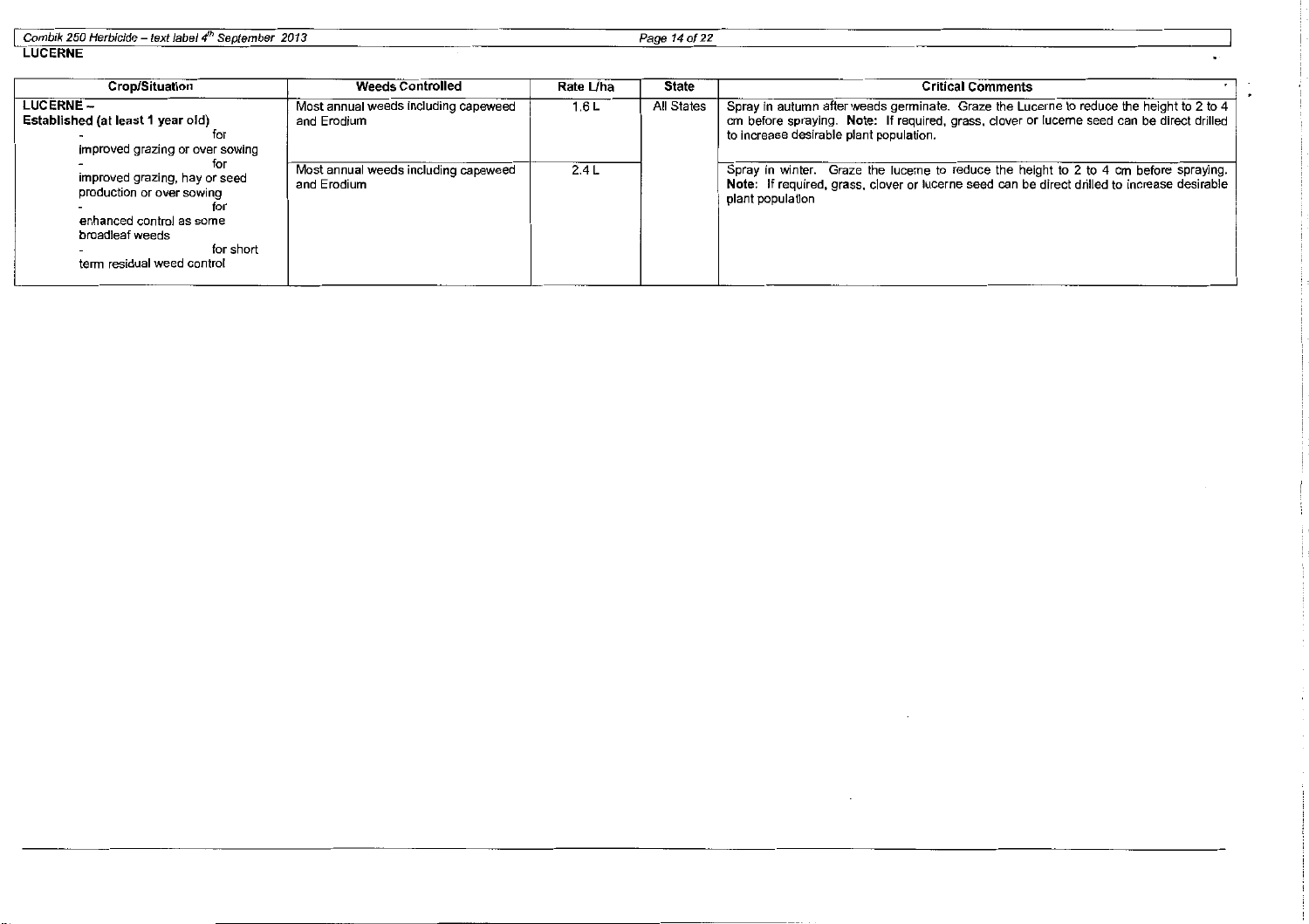$\cdot$ 

#### PUBLIC SERVICE AREAS, TROPICAL TREE CROPS, VEGETABLES, POTATOES, ORCHARDS AND VINEYARDS

| Crop/Situation<br>Rate<br><b>Weeds Controlled</b>                                                                                                                                                                                  |                                                          |                                | <b>State</b>                         | <b>Critical Comments</b> |                                                                                                                                                                                                                                                                                                                                                                                                                                                                                                                                                                                                                                                                                                                                                                                                                                                                     |
|------------------------------------------------------------------------------------------------------------------------------------------------------------------------------------------------------------------------------------|----------------------------------------------------------|--------------------------------|--------------------------------------|--------------------------|---------------------------------------------------------------------------------------------------------------------------------------------------------------------------------------------------------------------------------------------------------------------------------------------------------------------------------------------------------------------------------------------------------------------------------------------------------------------------------------------------------------------------------------------------------------------------------------------------------------------------------------------------------------------------------------------------------------------------------------------------------------------------------------------------------------------------------------------------------------------|
|                                                                                                                                                                                                                                    |                                                          | High volume or power sprayer   |                                      |                          |                                                                                                                                                                                                                                                                                                                                                                                                                                                                                                                                                                                                                                                                                                                                                                                                                                                                     |
|                                                                                                                                                                                                                                    |                                                          | Per ha                         | <b>Per100L</b><br>(Spot Spray)       |                          |                                                                                                                                                                                                                                                                                                                                                                                                                                                                                                                                                                                                                                                                                                                                                                                                                                                                     |
| Public Service areas<br>Rights of Way<br>Market Gardens<br><b>Nurseries</b><br>Orchards (including Bananas)<br>Vineyards<br>Forests - ring weeding around trees<br>with brown bark and strip spraying in<br>orchards and vineyards | Most annual grasses and<br>broadleaved weeds             | 2.4 to $3.2 L(a)$<br>see below | $240$ to<br>320 mL (b)<br>see below  | All States               | Thoroughly wet plant foliage. Use the high rate for dense more established weed growth.<br>Repeat treatment on regenerated green perennial weeds (such as paspalum and docks)<br>while plants are weakened from previous treatment. Addition of Spark at 250 mL/ha will<br>improve control of small flowered mallow, evening primrose and other weeds sensitive to<br>Spark. Refer to the Spark label.<br>Note: Spot spray rate assumes 1000 L water/ha. For lower water volumes increase<br>dilution rate as below:<br>Water volume 250 L/ha: use 960 to 1280 mL/100L<br>Water volume 500 L/ha: use 480 to 640 mL/100L<br>Water volume 750 L/ha: use 320 to 430 mL/100L<br>OR measure how much spray is required to cover an area of 100 square metres using<br>your normal application volume. Your dilution rate is 24 to 32 mL of Combik 250 in this<br>volume. |
| Pre-crop emergence weed control<br>(vegetable crops)                                                                                                                                                                               |                                                          |                                |                                      |                          | Prepare seed bed as long as possible before sowing to permit maximum weed<br>germination. Spray the weeds, wait until they have dried off and then sow. If further weed<br>germinations occur before crop emerges, spray again but at least 3 days before crop<br>emerges. Spray when weeds are growing vigorously and not covered with soil or dust, or<br>wilting due to dry conditions. When rain follows dry conditions, allow 7 days for weed<br>growth to commence before spray application.<br>See Note on Spot spray rate above.                                                                                                                                                                                                                                                                                                                            |
| Long term weed control                                                                                                                                                                                                             |                                                          |                                |                                      |                          | Combik 250 Herbicide can be mixed with soil residual herbicides- Atrazine 900 g/kg and<br>Simazine 900 g/kg. (For further information see General Instructions).<br>See Note on Spot spray rate above.                                                                                                                                                                                                                                                                                                                                                                                                                                                                                                                                                                                                                                                              |
| Potatoes<br>-weed control<br>- weed destruction prior to digging                                                                                                                                                                   |                                                          |                                |                                      |                          | After planting and hilling up, wait until 10 to 25% of potato shoots are emerged then<br>blanket spray with Combik 250. Emerged potato shoots will suffer a marginal leaf burn but<br>will quickly recover.<br>See Note on Spot spray rate above.                                                                                                                                                                                                                                                                                                                                                                                                                                                                                                                                                                                                                   |
|                                                                                                                                                                                                                                    |                                                          | 3.2L<br>(a)<br>see below       | 320 mL<br>(b)<br>see below           |                          | Spray 3 to 7 days before digging after all tops have died down. See Note on Spot spray<br>rate above.<br>Note: Do not use Combik 250 Herbicide for Potato haulm desiccation.                                                                                                                                                                                                                                                                                                                                                                                                                                                                                                                                                                                                                                                                                        |
| Avocados<br>Custard apples<br>Lychees<br>Mangoes                                                                                                                                                                                   | Most annual and perennial<br>broadleaf weeds and grasses | $\blacksquare$                 | 120 to<br>240 mL<br>(b)<br>see below |                          | Apply to the ground cover underneath trees from summer to autumn prior to harvest. A<br>second spray may be required 14 days later to control growth not controlled by the initial<br>spray.<br>See Note on Spot spray rate above.<br><b>WARNING:</b> Avoid spray drift onto trees.                                                                                                                                                                                                                                                                                                                                                                                                                                                                                                                                                                                 |
| Wetting agent:<br>If volume of water applied exceeds 200L/ba add 200 mL Aoral or 120 mL BS 1000 Wetter per 100L of additional water<br>(2)                                                                                         |                                                          |                                |                                      |                          |                                                                                                                                                                                                                                                                                                                                                                                                                                                                                                                                                                                                                                                                                                                                                                                                                                                                     |

(a) If volume of water applied exceeds 200Uha add 200 mL Agral or 120 ml BS 1000 Wetter per 1 DOL of additional water

(b) Add 170mL Agral or 100 mL BS 1000 Wetter per 100L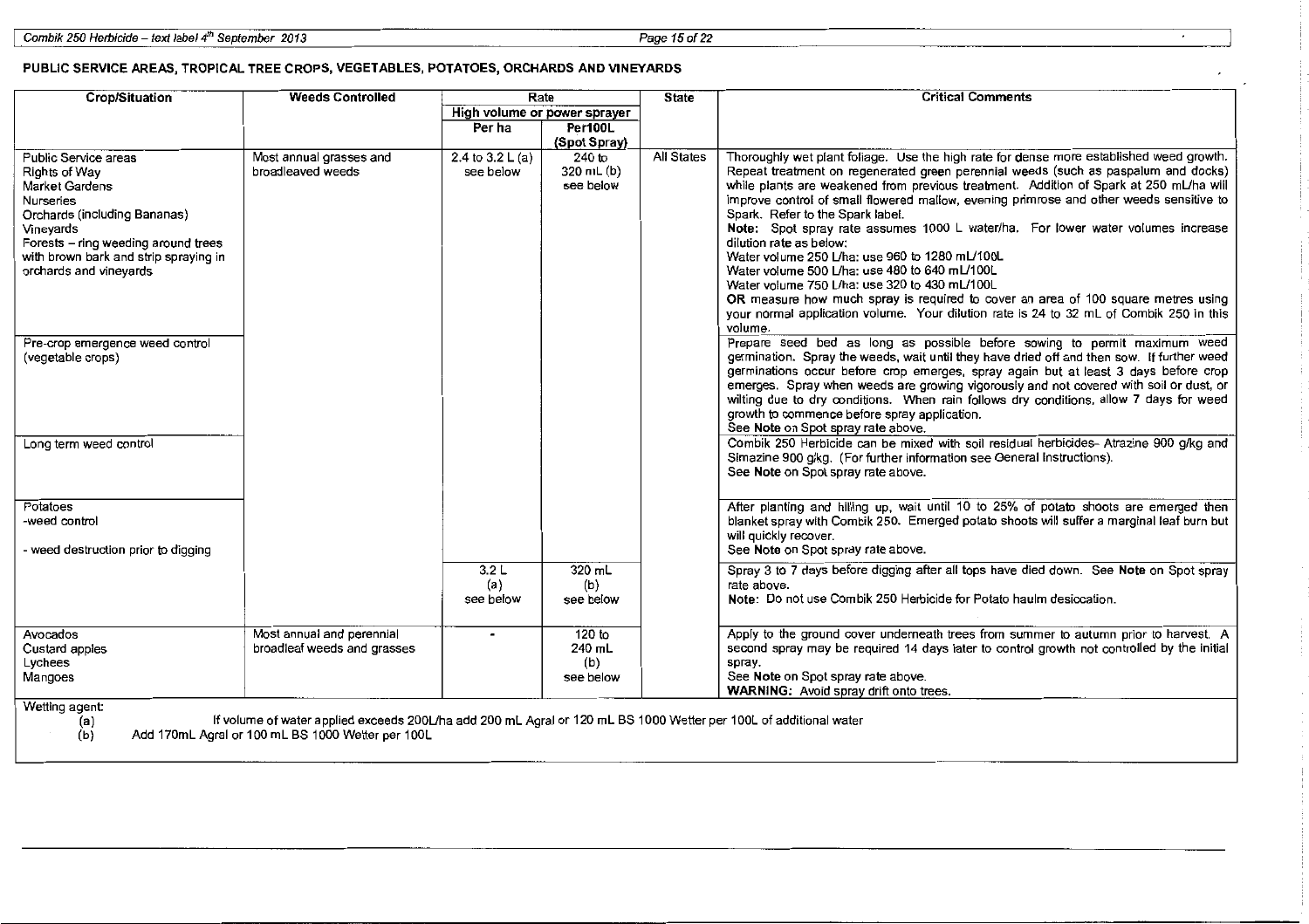<sup>I</sup>Combik 250 Herbicide- text label4h September 2013 Page 16of22

| Crop/Situation                         | Situation/Weeds                                    | Rate                           | <b>State</b> | <b>Critical Comments</b>                                                                  |
|----------------------------------------|----------------------------------------------------|--------------------------------|--------------|-------------------------------------------------------------------------------------------|
| Rice                                   | Annual weeds                                       | 1.6 to 3.2 L                   | NSW only     | Refer to Direct Drilling Procedure - rice (2)                                             |
| Do not apply if rice has emerged       | Annual weeds including                             | 1.7 to 2.2 L                   |              | On rice stubble after burning.                                                            |
|                                        | barnyard grass                                     |                                |              |                                                                                           |
|                                        | Clover control                                     | $2.2 L + Dicamba$ as tank mix  |              | Well-grazed clover dominated pasture.                                                     |
|                                        | <b>Annual Pasture</b>                              | 3.2L                           |              | Pasture not properly managed. Use 100L/ha water per 2cm growth.                           |
| Kikuyu/Paspalum Pastures               | To suppress growth to over sow                     | 2.4L                           |              | Spray in autumn after grazing or slashing to $2 - 4$ cm.                                  |
|                                        | winter feed                                        | 3.2L                           |              | For early spraying (February or March) or if lightly grazed.                              |
| <b>Established Pastures</b>            | Control of annual weeds                            | 1.6L                           | NSW, Vic.    | Spray in autumn (4 weeks after the break) to mid winter. Only spray stands, which are at  |
| Perennial grass crops                  | including capeweed and                             |                                | SA, WA&      | least 12 months old. Graze pastures to maintain length between 2-4cm. (Sub clover         |
| Cocksfoot                              | Erodium for improved grazing,                      |                                | Tas only     | should be past 6 true leaf stage).                                                        |
| Perennial ryegrass                     | hay or seed production                             |                                |              |                                                                                           |
| Phalaris                               |                                                    |                                |              |                                                                                           |
| Demeter fescue                         |                                                    |                                |              |                                                                                           |
|                                        |                                                    | 2.4L                           |              | Spray in late winter. Only spray stands, which are at least 12 months old. Continuously   |
|                                        |                                                    |                                |              | graze pasture to maintain length $2 - 4$ cm.                                              |
|                                        |                                                    |                                |              |                                                                                           |
|                                        |                                                    |                                |              |                                                                                           |
| Pasture improvement                    | To increase the perennial grass                    | 1.2L                           |              | Spray in winter. Sub-clover should be past 6 true leaf stage. Only suppresses annual      |
|                                        | and/or the sub clover or white                     |                                |              | weeds. (All States except Western Australia) and perennial weeds (Western Australia).     |
|                                        | clover content of the pasture                      |                                |              |                                                                                           |
|                                        |                                                    | Boom Spray:                    | WA& SA       | Apply at the end of growing season. Heavily graze paddocks during the spring flush period |
| Grasses (particularly annual ryegrass) | To control grass seed set (Spray<br>Top technique) | 800 mL/ha in a minimum of 50 L | only         | to prevent early seed heads emerging. Remove all stock about 3 weeks before the end of    |
|                                        |                                                    | clean water                    |              | the growing season to allow seed heads to emerge evenly. Set boom spray at a height to    |
|                                        |                                                    |                                |              | give double overlap spray pattern at the top of the pasture being sprayed.                |
|                                        |                                                    | 1.5L                           |              | Hay freezing for maximum retention of protein for summer grazing.                         |
|                                        |                                                    |                                |              |                                                                                           |
| Duboisia                               | Annual weeds                                       | $2.4 - 3.2$ L/ha or            | Qld & NT     | Apply as directed spray on to weeds around Duboisia plants. This treatment is most        |
|                                        |                                                    | Spot Spraying 240 - 320 mL per | only         | effective when applied to young weed seedling. Product may be mixed with simazine or      |
|                                        |                                                    | 100L                           |              | applied alone. Thoroughly wet foliage. It is essential to obtain good leaf/coverage and   |
|                                        |                                                    |                                |              | spray volumes of $50 - 200$ L/ha are recommended, depending on density of weed cover.     |
|                                        |                                                    |                                |              | Refer to General Instructions for addition of wetter.                                     |
| Tea-trees (Melaleuca alternifolia)     | Grasses and broadleaf weeds                        | $1.6 - 3.2$ L                  | NSW only     | Apply immediately after harvest to desiccated weeds. Avoid drift to unharvested areas.    |
|                                        |                                                    |                                |              |                                                                                           |

NOT TO BE USED FOR ANY PURPOSE, OR IN ANY MANNER, CONTRARY TO THIS LABEL UNLESS AUTHORISED UNDER APPROPRIATE LEGISLATION.

FOR USE ONLY AS AN AGRICULTURAL HERBICIDE. DO NOT USE THIS PRODUCT IN THE HOME GARDEN.

WITHHOLDING PERIOD:

DO NOT GRAZE OR CUT SPRAYED VEGETATION FOR STOCK FOOD FOR AT LEAST 1 DAY OR GRAZE HORSES FOR 7 DAYS AFTER APPLICATION. REMOVE STOCK FROM TREATED AREAS 3 DAYS BEFORE SLAUGHTER. COTTON: DO NOT HARVEST EARLIER THAN 7 DAYS AFTER APPLICATION.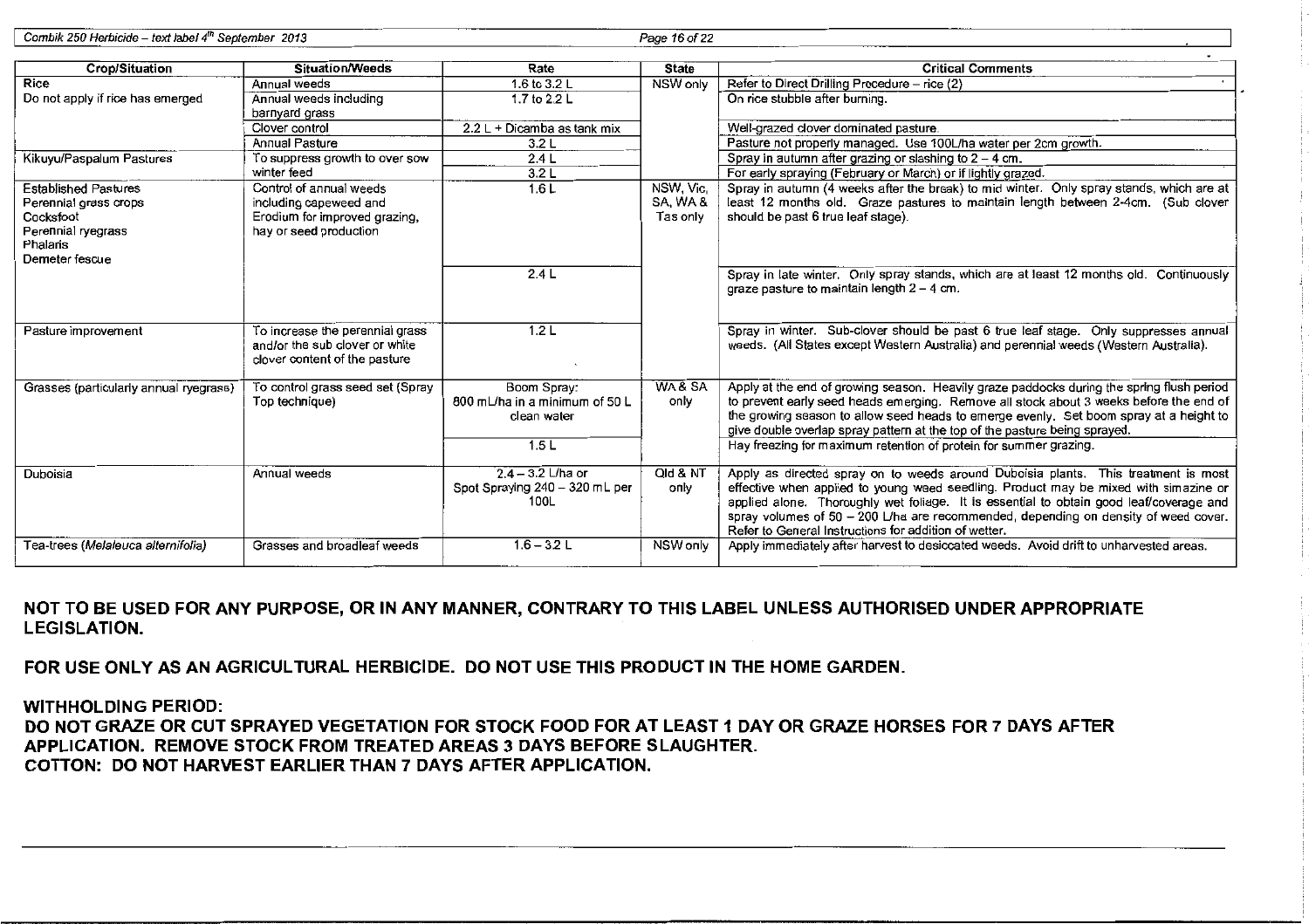#### **GENERAL INSTRUCTIONS**

Combik 250 Herbicide quickly kills a wide range of annual grasses, broadleaf weeds and some perennial grasses when sprayed directly onto the leaves. The active ingredients are rapidly and tightly absorbed by clay and silt particles in the soil and do not leave any effective soil residues. Thus crops sown almost immediately after spraying are not affected by the chemicals, nor are weed seeds, which germinate after spraying. Where insect pests are anticipated use recommended insecticides treatment. Regular checks should be made before and after sowing. Suitable residual herbicides can be tank mixed with Combik 250 Herbicide to provide extended in-crop weed control in fallows and subsequent crops. Read label recommendations of the respective residual herbicides prior to their use, and observe precautions against use of residual herbicides before planting susceptible crops. See compatibility statement on this label for compatibility of Combik 250 Herbicide with other herbicides.

#### **RESISTANT WEEDS WARNING**

| <b>NING</b>       |                               |  |
|-------------------|-------------------------------|--|
| GROUP<br>-------- | <br><b>HERBICIDE</b><br>_____ |  |

Combik 250 Herbicide is a member of the bipyridyls group of herbicides. Combik 250 Herbicide has the inhibitors of photo-synthesis at photosystem 1 mode of action. For weed resistance management, Combik 250 is a Group L herbicide.

Some naturally occurring weed biotypes resistant to Combik 250 and other Group L herbicides may exist through normal genetic variability in any weed population. The resistant individuals can eventually dominate the weed population if these herbicides are used repeatedly. These resistant weeds will not be controlled by Combik 250 or other Group L herbicides.

Since the occurrence of resistant weeds is difficult to detect prior to use, Sinon Australia Pty Limited accepts no liability for any losses that may result from the failure of Combik 250 Herbicide to control resistant weeds.

#### **MIXING**

The recommended rate of Combik 250 Herbicide should be added to water in the spray tank and agitated to give even mixing. Agitate again if left standing.

#### **WATER VOLUME**

It is essential to obtain good leaf coverage with the spray and the following volumes are recommended:

| <b>Winter rainfall areas</b>    | <b>Boomspray</b>                | Summer rainfall areas: Weed         |
|---------------------------------|---------------------------------|-------------------------------------|
|                                 |                                 | stage and density                   |
| Plant height up to 2 cm         | 50 to 100 L/ha                  | Small plants (2 to 5 leaf) and      |
|                                 |                                 | well separated                      |
| Plant height up to 2 cm to 5 cm | 100 to 150 L/ha                 | 5 leaf to early tiller/rosette; 30- |
|                                 |                                 | 50% ground cover.                   |
| Plant height up to 6 to 10 cm   | 150 to 200 L/ha                 | Advanced growth, dense and/or       |
|                                 |                                 | tall weed stands.                   |
| Above 10 cm                     | Use split application to remove | tall<br>Very dense and<br>weed      |
|                                 | excess growth. Use 150 L/ha     | growth.                             |

**Note:** 

(1) If the volume is increased above 100 L/ha additional wetter should be added at the rate of 200 mL of Agral®/100 L or 120 mL BS 1000 Wetter per 100L of additional water.

(2) Water should be clean and free from clay, silt and algae. Providing it meets this requirement, saline water, water collected from roofs, bore water, dam water and water from creeks may be used.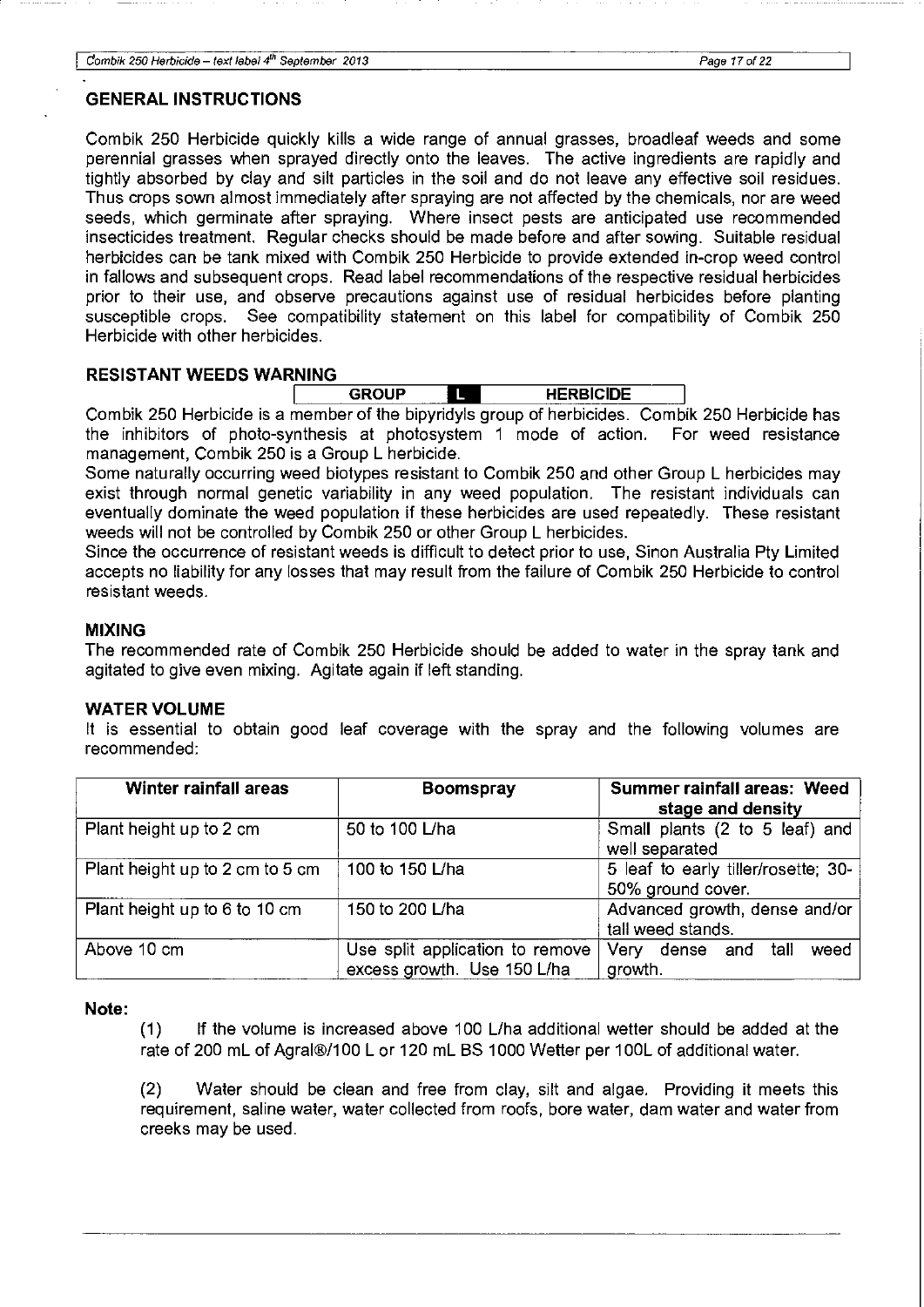#### **·Application**

#### **(1) Boomspray**

Use only through a properly calibrated Boomspray, which should be fitted with flat fanjets and adjusted to a height to give at least double overlap of the spry at the top of the weeds being sprayed. Spraying pressures should be in the range of 240 to 280 kPa. Speed of travel should be in the range of 6 to 10 km/hr. It is essential that a good marking system be used. If a disc marker is used it must be mounted so as to turn the soil back on to the area sprayed.

#### **Direct Drilling Procedure (1)**

Use of Combik 250 Herbicide in crop establishment with no working before sowing.

| <b>Step</b>               | <b>Critical Comments</b>                                                  |
|---------------------------|---------------------------------------------------------------------------|
| 1. Burn                   | If possible crop stubble or pasture trash should be burnt early to avoid  |
|                           | problems at sowing. Can also promote weed seed germination.               |
| 2. Shallow cultivation    | Should be carried out on opening rains to a depth of no more than 2       |
| - Optional                | cm. This will encourage early even germination of weeds particularly      |
|                           | annual grasses.                                                           |
| 3. Heavily graze paddocks | This prepares the paddock for spraying by keeping the pasture short       |
| continuously from         | and open and at the same time restricts the development of the weed       |
| germination               | roots, which will assist seedbed formation.                               |
| 4. Remove stock 2 to 3    | Allow the weeds to freshen $up$ – important for maximum uptake of         |
| days before spraying      | Combik 250 Herbicide. Spraying can, however, take place immediately       |
|                           | after stock removal provided there is sufficient leaf cover and the       |
|                           | pasture is not dusty.                                                     |
| 5. Spraying with a        | Accurate application and full spray cover are essential to give weed      |
| <b>Boomspray</b>          | control. Note limitations as outlined under Directions for Use.           |
| 6. Sow 3 to 5 days after  | A rigid tyne spring release combine is preferred to ensure adequate       |
| spraying                  | penetration. Points should not be worn. The combine must be level         |
|                           | and set to work 3 to 5 cm and sow seed at recommended depth. Use          |
|                           | standard seed and fertiliser rates. When harrowing is considered          |
|                           | necessary use trailing harrows. Sowing can commence one hour after        |
|                           | spraying and should be completed within 7 days. Where heavy weed          |
|                           | growth is present a better seedbed will result if sowing is delayed for 3 |
|                           | to 5 days.                                                                |

#### **Direct Drilling (Sod Seeding) Procedure- Rice (2)**

| <b>Step</b>                                                | <b>Critical Comments</b>                                                                                                                                                                                                                                                                                                                                                                                                |
|------------------------------------------------------------|-------------------------------------------------------------------------------------------------------------------------------------------------------------------------------------------------------------------------------------------------------------------------------------------------------------------------------------------------------------------------------------------------------------------------|
| 1. Graze pasture heavily                                   | Allow pasture to green up before spraying, generally about 1 week.<br>Watering may be required. Where rice follows a cereal crop, the<br>stubbles should be burnt well in advance of the anticipated date of<br>sowing to allow weeds to germinate prior to spraying.                                                                                                                                                   |
| 2. Spray the paddock<br>before or after direct<br>drilling | Use 1.6 to 3.2 L of Combik 250 Herbicide per hectare. Use 1.7 to 2.2<br>L/ha for weeds, particularly Barnyard Grass, on rice stubbles after<br>burning. Use 2.2 L/ha for well-grazed pastures plus dicamba as a tank<br>mix for clover dominant pastures. Up to 3.2 L/ha may be required<br>where the pasture has not been properly managed prior to spraying.<br>Use approximately 100 L clean water/ha per cm growth. |
| 3. Direct Drill rice                                       | Drill at 2 to 3 cm depth within a few hours of spraying. Do not delay for<br>more than a few days after spraying. Spraying may be carried out after<br>drilling.                                                                                                                                                                                                                                                        |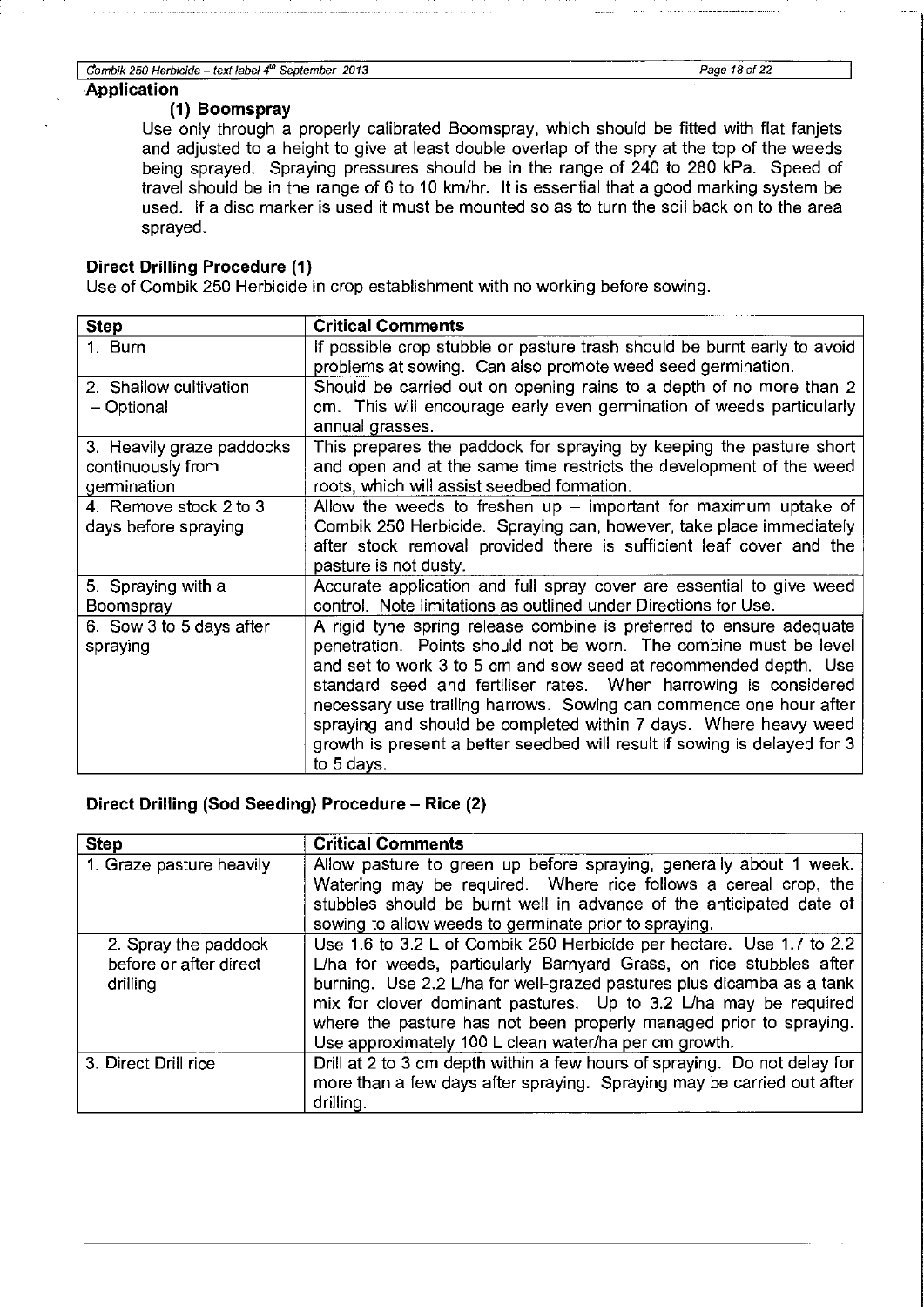**I 'Combik 250 Herbicide- text label4***<sup>1</sup> <sup>h</sup>***September 2013 Page 19 of 22** 

, **Crop Establishment with Cultivation AFTER Spraying. Crop Establishment Procedure** (3)

| <b>Step</b>                | <b>Critical Comments</b>                                                 |
|----------------------------|--------------------------------------------------------------------------|
| 1. Graze paddocks          | This prepares the paddock for spraying by keeping the pasture short      |
| continuously from          | and open and at the same time restricts the development of the weed      |
| germination                | roots, which will assist seedbed formation.                              |
| 2. Remove stock 2 to 3     | Allows the weeds to freshen up $-$ important for maximum uptake of       |
| days before spraying       | Combik 250 Herbicide. Spraying can take place immediately after          |
|                            | stock removal provided there is sufficient leaf cover and the pasture is |
|                            | not dusty.                                                               |
| 3. Spray with a boom spray | Accurate application and full spray cover are essential to give weed     |
|                            | control. Note limitations as outlined under Directions for Use.          |
| 4. Cultivate               | Between 1 hour and 7 days after spraying. When dense weed growth         |
|                            | is present implement penetration and resulting seedbed may be            |
|                            | improved if cultivation commences 3 to 5 days after spraying. It is not  |
|                            | necessary to cultivate deeper than sowing depth. Use scarifier or        |
|                            | combine with heavy harrows.                                              |
| 5. Sow                     | Sow at the recommended seed and fertiliser rates and depth.              |

# **Crop Establishment with Cultivation BEFORE Spraying. Crop Establishment Procedure (4)**

| <b>Step</b>                                                          | <b>Critical Comments</b>                                                                                                                                                                                                                                                                                                                 |
|----------------------------------------------------------------------|------------------------------------------------------------------------------------------------------------------------------------------------------------------------------------------------------------------------------------------------------------------------------------------------------------------------------------------|
| 1. Graze                                                             | Graze pasture or stubble to keep growth of weeds down to a minimum<br>following the autumn break.                                                                                                                                                                                                                                        |
| 2. Cultivate 4 to 6 weeks<br>prior to the anticipated<br>sowing date | Cultivate after autumn rains when conditions are suitable to produce a<br>seedbed and before heavy weed growth develops. A scarifier and<br>heavy harrows should be used with the aim of killing existing weed<br>growth and leaving the seedbed in a level condition. It is not necessary<br>to cultivate deeper than the sowing depth. |
| 3. Wait                                                              | Wait 4 to 6 weeks to allow a full germination of weeds. Graze if<br>necessary.                                                                                                                                                                                                                                                           |
| 4. Remove stock 2 to 3<br>days before spraying                       | Allow the weeds to freshen up $-$ important for maximum uptake of<br>Combik 250 Herbicide.                                                                                                                                                                                                                                               |
| 5. Spray with a boom spray                                           | Accurate application and full spray cover are essential to give weed<br>control. Note limitations as outlined under Directions for Use.                                                                                                                                                                                                  |
| 6. Sow                                                               | Between one hour and 7 days after spraying, sow crop in the normal<br>manner. Sow at recommended seed and fertiliser rates and depth.<br>Note: Where heavy weed growth is present at spraying, a better<br>seedbed will result if sowing is delayed for 3 to 5 days.                                                                     |

**Note:** For on the farm advice and assistance, contact your dealer or Sinon Representative.

### **CONTROL OF WEEDS AFTER CROP HARVEST AND IN CULTIVATED AND NON-CULTIVATED FALLOWS- NORTHERN NEW SOUTH WALES AND QUEENSLAND ONLY**

# **Use of Combik 250 Herbicide for weed control after cereal harvest. Procedure (5)**

New Zealand Spinach, Bladder Ketmia and Milk Thistle are often present after cereal harvest. They can be controlled by the application of 1.6 to 2.4 litres, hectare of Combik 250 Herbicide in at least 100 litres of clean water. Use a properly calibrated boom sprayer. Ensure that the boom is set for double overlap at the top of the weed canopy. The weed species must be free from dust and actively growing. They should not be shielded from the spray by stubble or trash. The use of a straw spreader at harvest is recommended.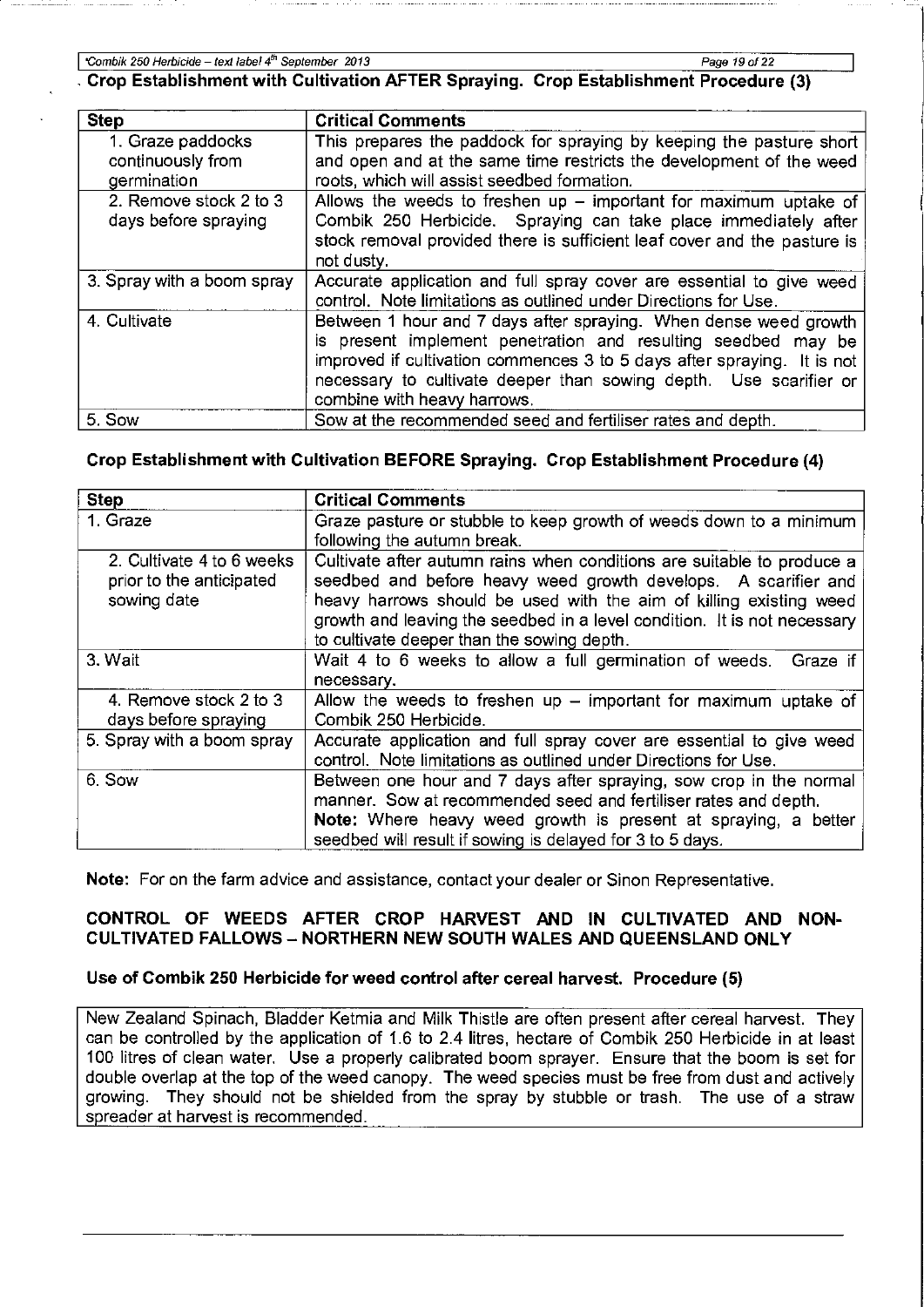**I Combik 250 Herbicide -text fabef** *.fh* **September 2013 Page 20 of22** 

## . **Use of Combik 250 Herbicide for the control of weeds during the fallow. Procedure (6)**

Weeds must be controlled during the fallow to conserve moisture. While cultivation can eliminate weeds it also exposes the soil to moisture loss. In addition, repeated cultivations destroy soil structure, reduce organic matter and stubble cover. This leads to the formation of hard pans, soil crusts and increases the risk of erosion. Under moist soil conditions weeds are frequently Under moist soil conditions weeds are frequently transplanted and not killed, weed growth holds the soil in clods.

Combik 250 Herbicide provides an economical and reliable alternative for fallow weed control.

For use in fallows to be planted to sugar cane and for weed control prior to planting sugar cane refer to the specific section of the label.

# (a) **Seedling Weeds:**

Seedling weeds should be sprayed with 1.0 to 3.2 litres/hectare Combik 250 Herbicide in 50 to 100 litres of clean water (see Directions for Use table). Some difficult to control weeds may require a second application 7 to 21 days later, or control may be assisted by a following cultivation.

# (b) **Advanced weed growth:**

While some advanced weeds will be controlled by a single application of Combik 250 Herbicide many species will require a follow-up cultivation to complete the kill. Combik 250 Herbicide rapidly desiccates plant material and causes weed roots to loosen their grip on the soil. The results are improved incorporation of plant material, a reduced number of large clods and a more reliable weed kill even in moist soil. Use the recommended rates of Combik 250 Herbicide in 100 to 200 litres of clean water.

# **Control of transplanted weeds:**

Weeds transplanted by unsuccessful cultivation present an extremely difficult problem. If there is a risk that cultivation will result in weeds being transplanted (particularly under moist soil conditions) it is recommended that the weeds be sprayed with Combik 250 Herbicide prior to cultivation (see previous section). Weeds partly covered by soil and clods provide poor conditions for successful chemical weed control. The best results will be achieved by allowing the weeds to make some regrowth to provide an adequate chemical targets. Apply the highest rate of Combik 250 Herbicide preferably spraying in the late afternoon or early evening.

#### **Use of Combik 250 Herbicide for the control of seedling weeds immediately before sowing. Procedure (7)**

## **(a) Sowing with full disturbance (full combine)**

The cultivation action of the combine aids in weed kill. Use 0.8 to 2.4 litres of Combik 250 Herbicide depending upon weed species (see Directions for Use table). Sowing should commence within 7 days of spraying.

## **(b) Sowing with minimum disturbance (row crop, no-till planters):**

A higher rate of Combik 250 Herbicide is recommended due to the absence of cultivation. Use Combik 250 Herbicide at 1.0 to 3.2 litres per hectare in southern Australia; 1.2 to 3.2 litres per hectare in northern Australia (Qid, Nthn NSW and NT only).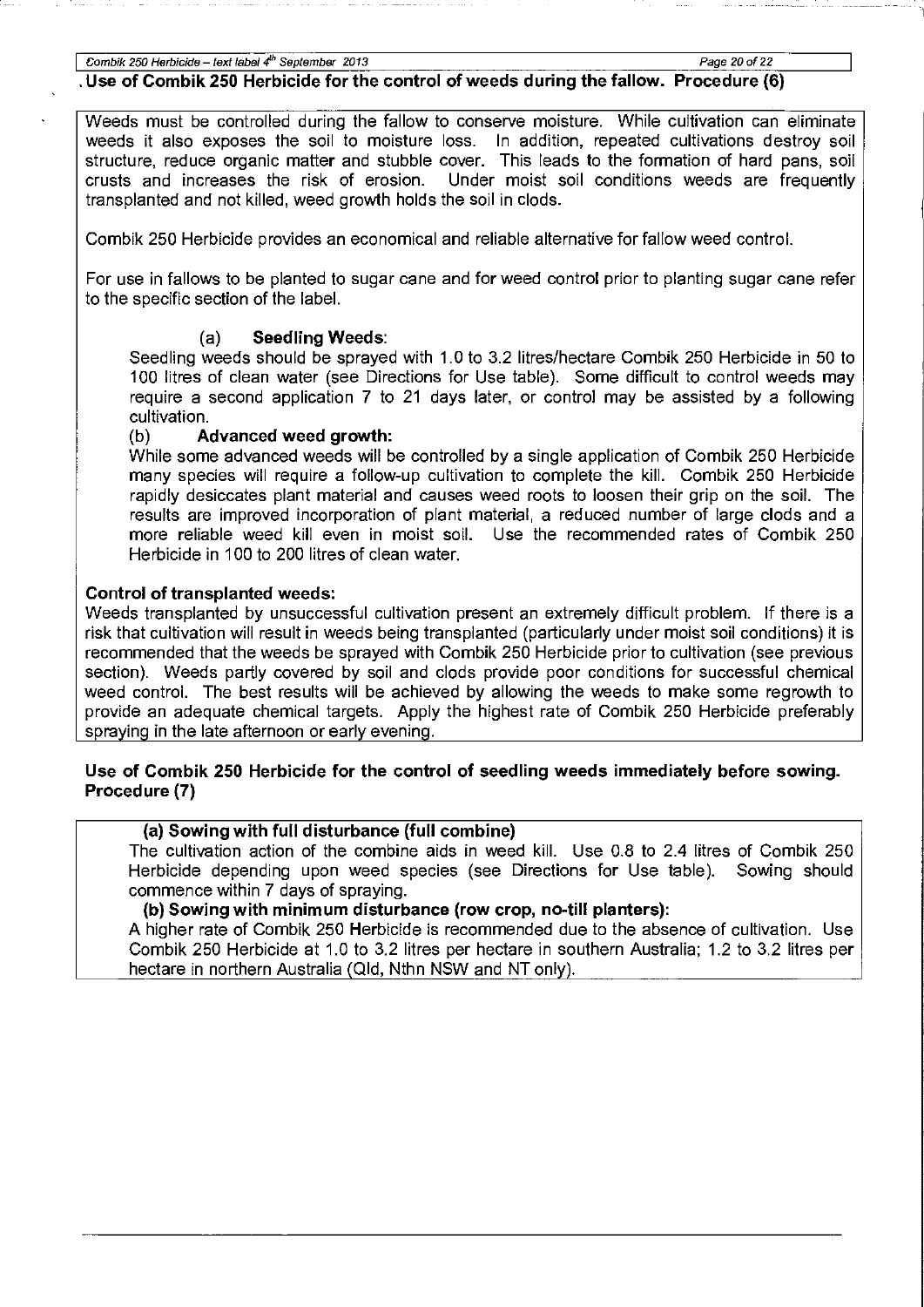#### **I Combik 250 Herbicide- text label 4***<sup>1</sup> <sup>h</sup>***September 2013 Page 21 of 22**

#### . **COMPATIBILITY:**

Combik 250 Herbicide is compatible with the following herbicides:

Esteem (600 g/kg metsulfuron methyl), Atrazine 900 klkg, Avadex BW, dicamba, 2,4-D (amine and ester), Devrinol, Diuron 900 g/kg, Dual Gold, Flupropoanate, Chlorsulfuron, Spark (oxyfluorfen), Sinmosa 250, Triasulfuron, Lontrel, MCPA (amine and ester), Diquat 250, Solicam DF, Simazine 900 g/kg, Spinnaker, Stomp 480, Triclopyr (600g/kg), Yield.

Tank mixes with 2,4-D and MCPA formulations should not be more concentrated than 2 parts Combik 250 Herbicide to 1 part 2,4-D or MCPA.

Refer to the manufactures label for specific details on compatibility and weed control. Mixtures with more than one product may not be compatible and should be checked in a jar test first. Physical compatibility does not guarantee biological compatibility.

Combik 250 Herbicide is compatible with any of the following insecticides. Dominex, lmidan, Karate, Le-mat, Talstar.

Combik 250 Herbicide is compatible with Agral and BS 1000 surfactants.

Combik 250 Herbicide is not compatible with copper, zinc or manganese sulphates.

TANK MIXTURES: Read and follow al label directions including restraints, spray drift restraints, mandatory no-spray zones, critical comments, withholding periods, regional use restrictions and safety directions for the tank mix products.

#### **PROTECTION OF CROPS, NATIVE AND OTHER NON-TARGET PLANTS**

DO NOT apply under weather conditions or from spraying equipment, which may cause spray drift onto nearby susceptible crops/plants, cropping lands or pastures.

#### **PROTECTION OF LIVESTOCK**

Domestic pets and poultry - keep away from treated areas. Low hazard to bees. No special precautions are required. This formulation should not be applied on or near water, which is used for livestock watering.

#### **PROTECTION OF WILDLIFE, FISH, CRUSTACEANS AND ENVIRONMENT**

**DO NOT** contaminate streams, rivers or waterways with the chemical or used containers. This formulation should not be applied on or near water, which is used for human consumption, livestock watering or irrigation purposes or water used for commercial or recreational fishing.

#### **STORAGE AND DISPOSAL**

Store in the closed, original container in a dry, cool, well ventilated locked room or place away from children, animals, food, feedstuffs, seed and fertilisers. DO NOT store for prolonged periods in direct sunlight.

This container can be recycled if it is clean, dry, free of visible residues and has the *drumMUSTER* logo visible. Triple rinse container for disposal. Dispose of rinsate by adding it to the spray tank. DO NOT dispose of undiluted chemical on site. Wash outside of the container and the cap. Store cleaned container in a sheltered place with cap removed. It will then be acceptable for recycling at any drumMUSTER collection point or similar container management program site. The cap should not be replaced but may be taken separately.

If not recycling, break, crush, or puncture and deliver empty packaging to an approved waste management facility. If an approved waste management facility is not available, bury the empty packaging 500mm below the surface in a disposal pit specifically marked and set up for this purpose clear of waterways, desirable vegetation and tree roots, in compliance with relevant Local, State or Territory government regulations. Do not burn empty containers and product.

#### **STORAGE AND DISPOSAL (1000 L only)**

Store in the closed, original container in a dry, cool, well ventilated locked room or place away from children, animals, food, feedstuffs, seed and fertilisers. DO NOT store for prolonged periods in direct sunlight. Empty contents fully into application equipment. Close all valves and return to point of supply for refill or storage.